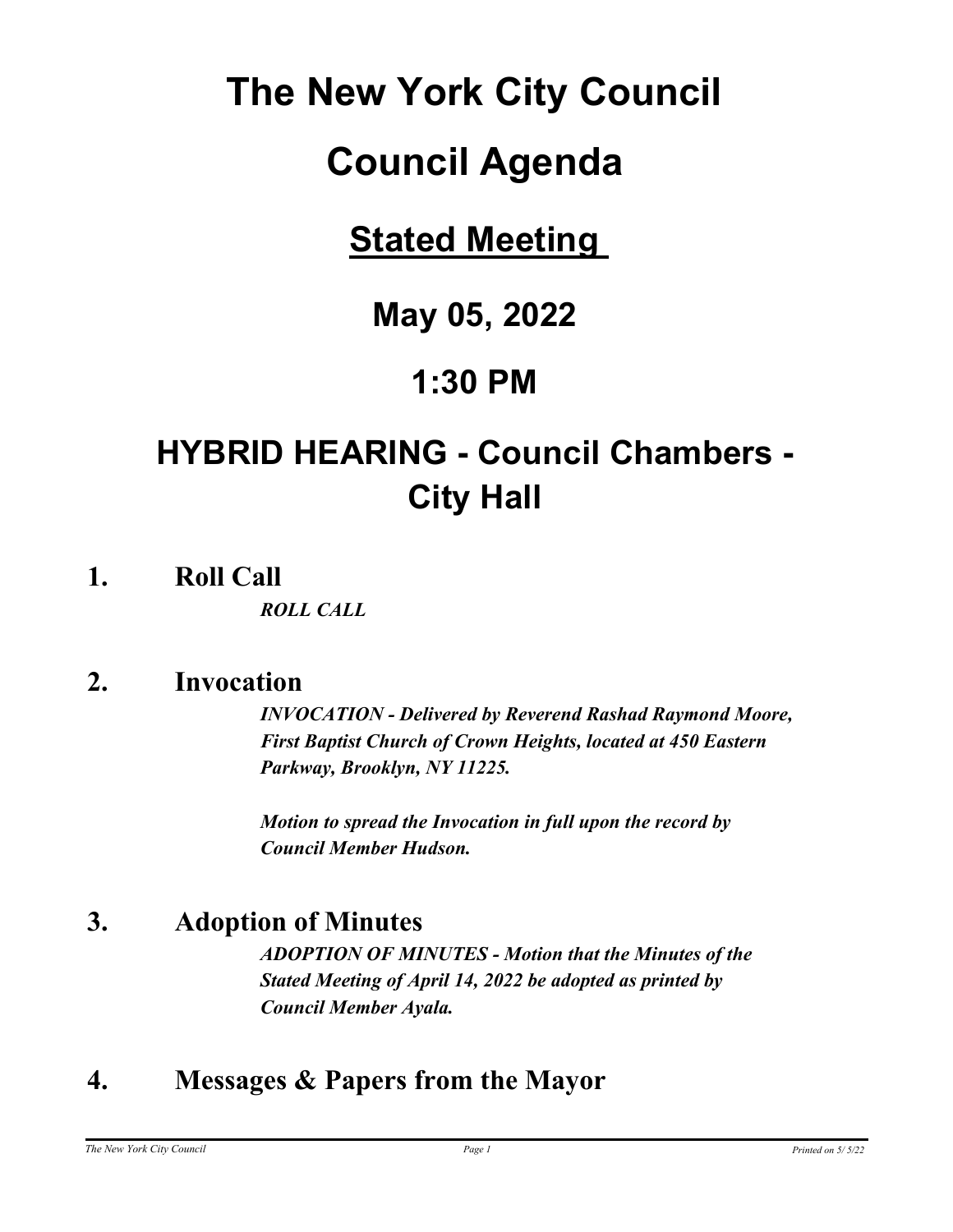*MESSAGES & PAPERS FROM THE MAYOR - None*

#### **Communications from City, County & Borough Offices 5.**

*COMMUNICATIONS FROM CITY, COUNTY & BOROUGH OFFICES*

**M 0059-2022 Submitting the Annual Statement of Debt Affordability, as required by Chapter 16 of the Laws of 1997 of the State of New York.**

> Communication from the Office of Management and Budget – Submitting the Annual Statement of Debt Affordability, as required by Chapter 16 of the Laws of 1997 of the State of New York. *Received, Ordered, Printed and Filed*

**M 0060-2022 Robert Hogan, New York City Civilian Complaint Review Board.**

> Robert Hogan, a resident of Queens, Council candidate for appointment to the New York City Civilian Complaint Review Board, pursuant to  $\S 440 (b)(1)$  of the New York City Charter. *Rules, Privileges and Elections*

## **6. PETITIONS AND COMMUNICATIONS - None** *PETITIONS AND COMMUNICATIONS - None*

## **7. Land Use Call-Ups**

#### *LAND USE CALL-UPS*

**M 0061-2022 Zoning, One 45/Museum of Civil Rights, Manhattan (C 220136 ZSM, C 220137(A) ZSM, C 220142 ZSM, C 220134 ZMM and N 220135 ZRM.)**

> By The Chair of the Land Use Committee (Council Member Salamanca)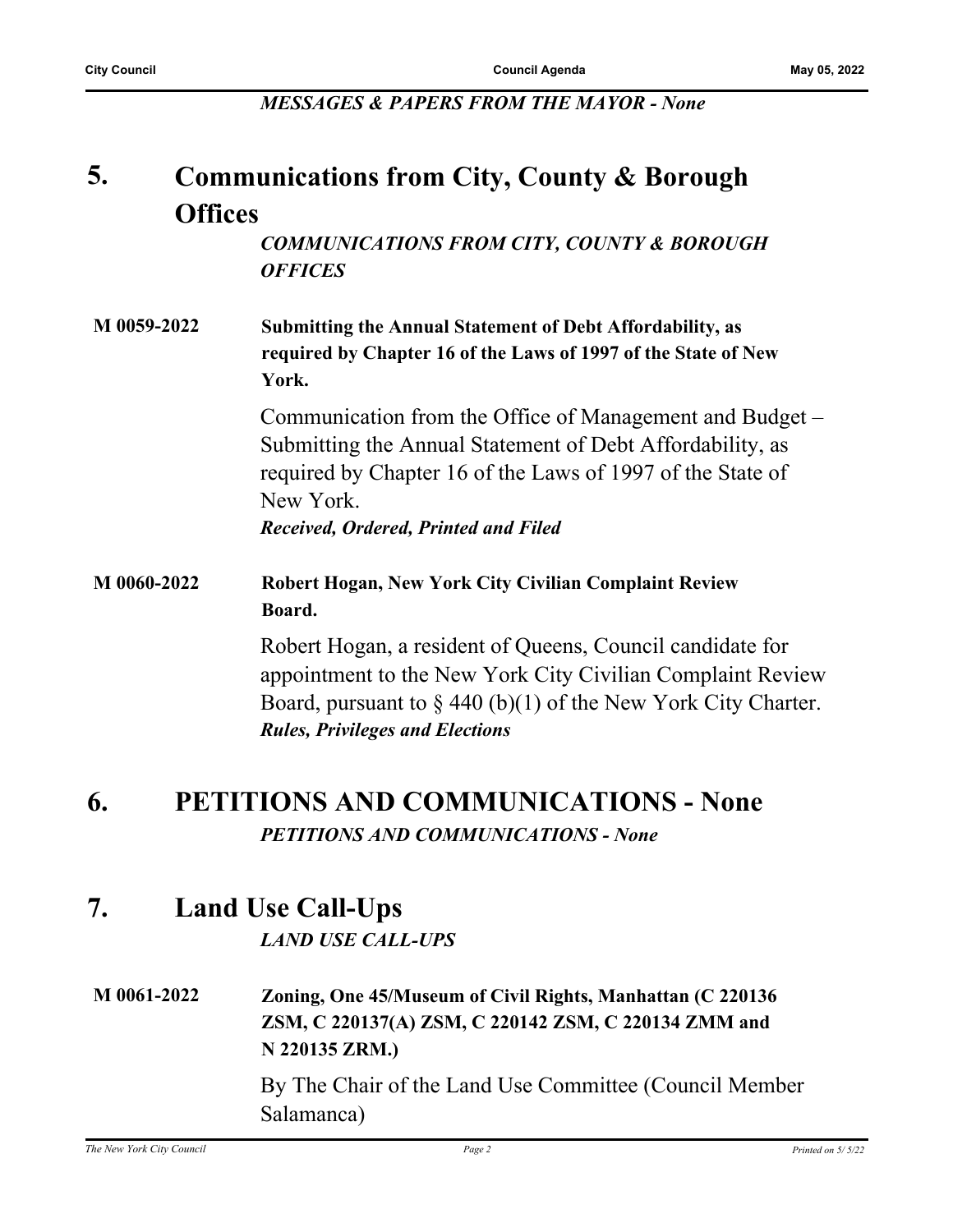Pursuant to Sections 11.20(b-d) of the Council Rules and Section 197-d(b)(3) of the New York City Charter, the Council hereby resolves that the actions of the City Planning Commission on Application Nos. C 220136 ZSM, C 220137(A) ZSM, and C 220142 ZSM (ONE45/MUSEUM OF CIVIL RIGHTS) shall be subject to Council review. These items are related to Application Nos. C 220134 ZMM and N 220135 ZRM.

## **8. Communication from the Speaker** *COMMUNICATION FROM THE SPEAKER*

- **9. Discussion of General Orders** *DISCUSSION OF GENERAL ORDERS*
- **10. Reports of Special Committees** *REPORTS OF SPECIAL COMMITTEES - None*
- **11. Reports of Standing Committees** *REPORTS OF STANDING COMMITTEES*

## **Report of the Committee on Finance** *REPORT OF THE COMMITTEE ON FINANCE*

**Res 0154-2022 Approving the new designation and changes in the designation of certain organizations to receive funding in the Expense Budget.**

> Resolution approving the new designation and changes in the designation of certain organizations to receive funding in the Expense Budget. *Preconsidered - Coupled on General Orders*

### **Report of the Committee on Land Use**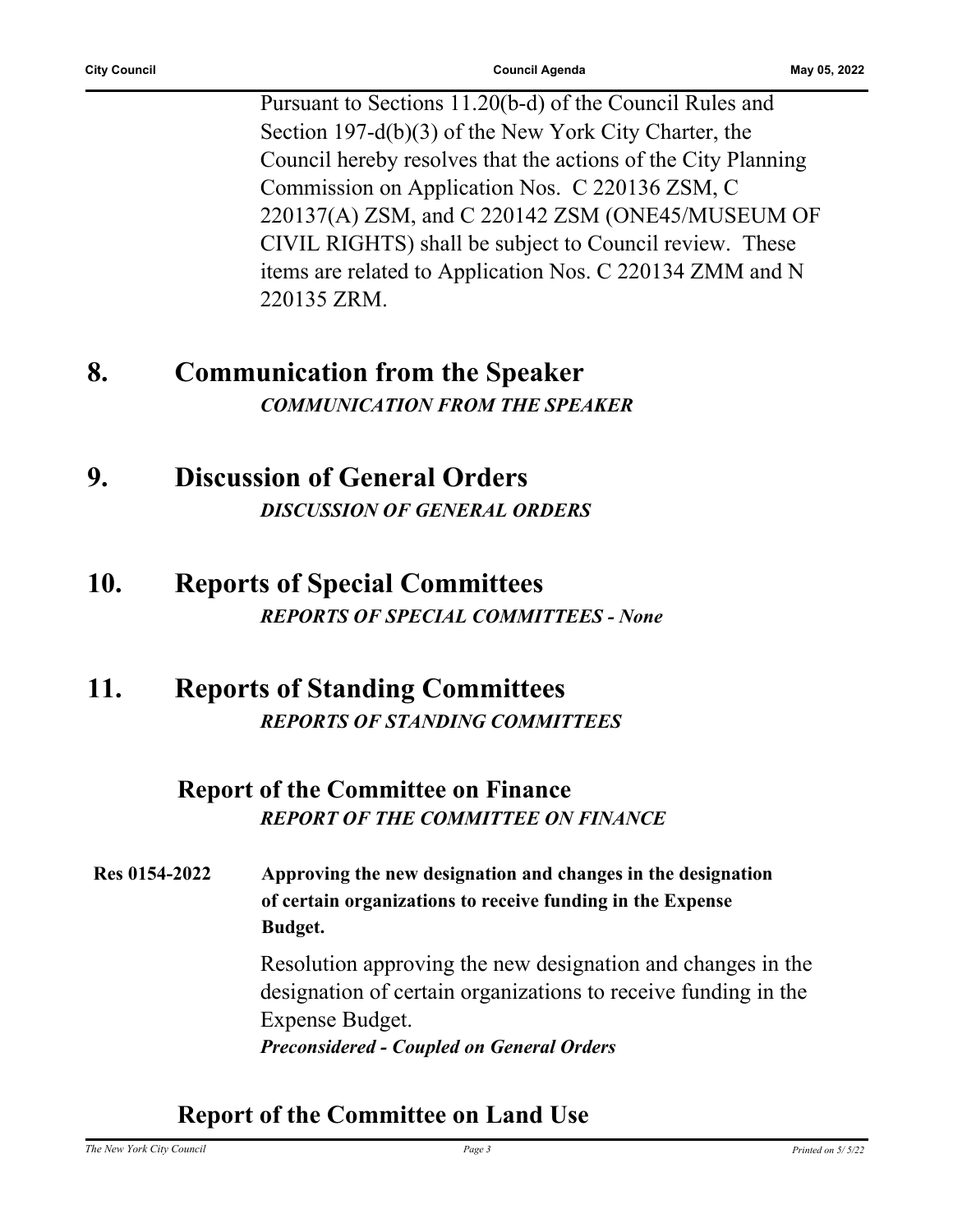#### *REPORT OF THE COMMITTEE ON LAND USE*

#### **Res 0158-2022 LU 34 - Landmarks, Second Avenue Subway Phase 2 MTA Disposition, Manhattan (G 220010 TAM)**

Resolution approving the transfer of real property located on Block 1773, Lots 4 and 72, currently owned by the City of New York, to the Metropolitan Transportation Authority ("MTA"), to facilitate the construction of a new station entrance and ancillary facility for the 125th Street station of the Second Avenue Subway Phase 2, in Community District 11, Borough of Manhattan (G 220010 TAM; Preconsidered L.U. No. 34).

*Coupled on General Orders*

#### **Res 0159-2022 LU 44 - Landmarks, Mount Neboh-Mount Carmel Cemetery Merger Request, Queens (G 220013 CCQ)**

Resolution approving the cemetery merger request of the Mount Carmel Cemetery located at 83-55 Cypress Hills Street (Block 3750, Lot 655) with the Mount Neboh Cemetery located at 82-07 Cypress Hills Street (Block 3750, Lot 705), Borough of Queens, for use as cemetery purposes (Application No. G 220013 CCQ; Preconsidered L.U. No. 44) *Coupled on General Orders*

#### **Report of the Committee on Parks and Recreation** *REPORT OF THE COMMITTEE ON PARKS AND RECREATION*

#### **Int 0173-2022-A Reporting on park and playground inspections conducted by the department of parks and recreation.**

A Local Law to amend the administrative code of the city of New York, in relation to reporting on park and playground inspections conducted by the department of parks and recreation

*Amended and Coupled on General Orders*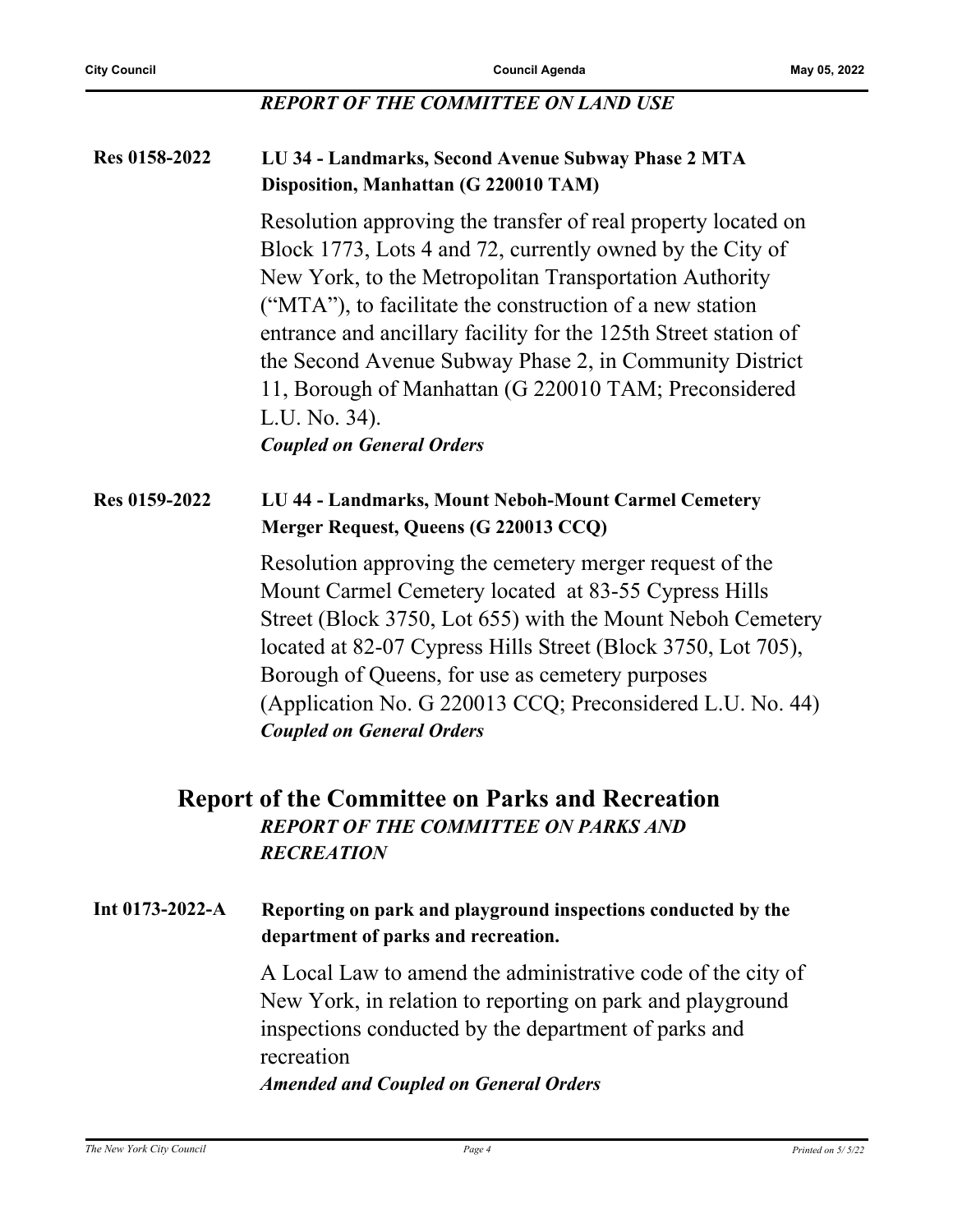## **12. General Orders Calendar** *GENERAL ORDERS CALENDAR*

**T2022-0001 Commissioner of Deeds** *Coupled on General Orders*

### **Coupled on General Orders Calendar** *COUPLED ON GENERAL ORDERS CALENDAR*

### **Finance**

#### *FINANCE*

**Res 0154-2022 Approving the new designation and changes in the designation of certain organizations to receive funding in the Expense Budget.** *Preconsidered – GO*

## **Land Use**

*LAND USE*

- **Res 0158-2022 LU 34 Landmarks, Second Avenue Subway Phase 2 MTA Disposition, Manhattan (G 220010 TAM)** *GO*
- **Res 0159-2022 LU 44 Landmarks, Mount Neboh-Mount Carmel Cemetery Merger Request, Queens (G 220013 CCQ)** *GO*

## **Parks and Recreation**

*PARKS AND RECREATION*

**Int 0173-2022-A Reporting on park and playground inspections conducted by the department of parks and recreation.** *A and GO*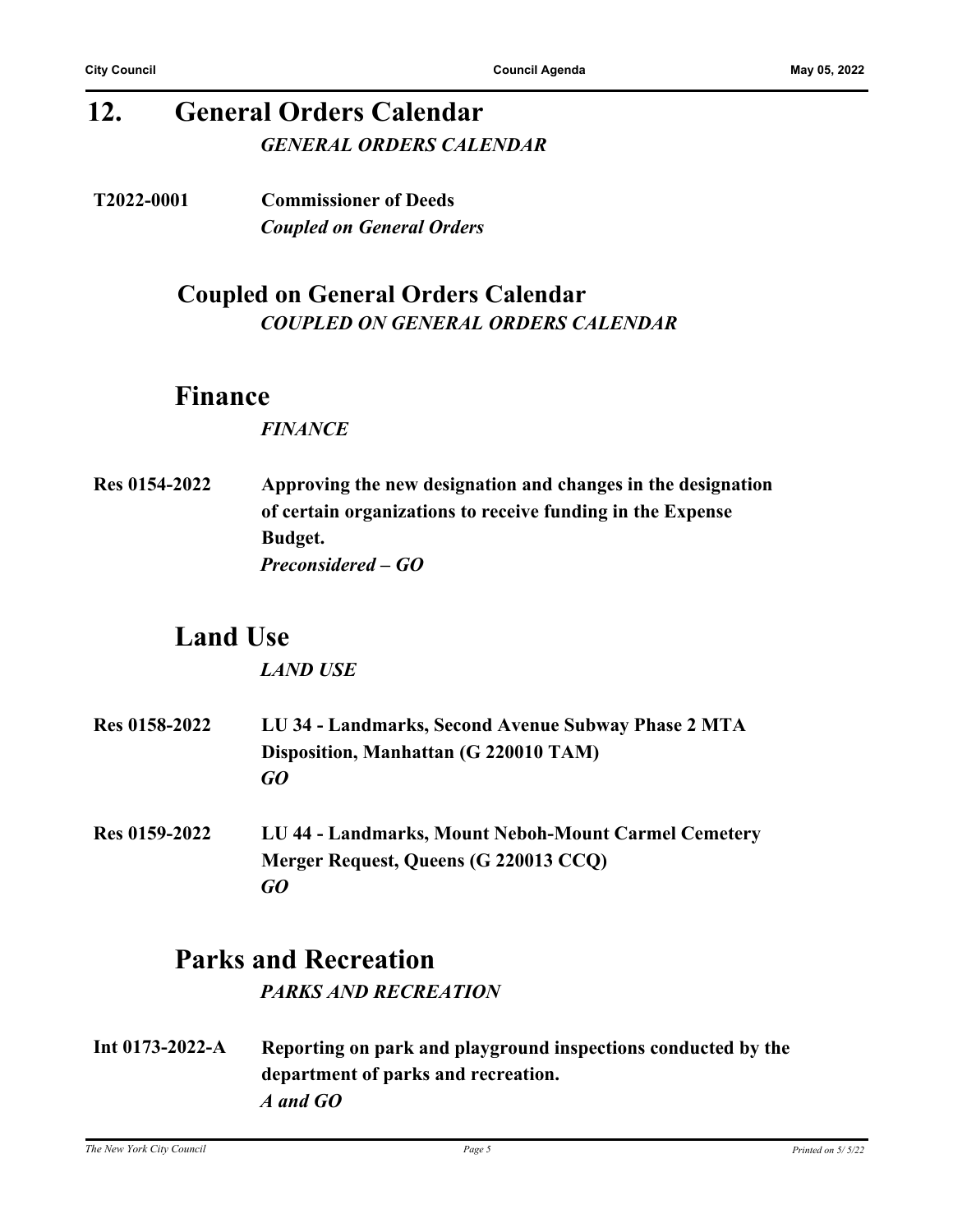### **General Orders Calendar** *GENERAL ORDERS CALENDAR*

**T2022-0001 Commissioner of Deeds** *GO*

- **Introduction & Reading of Bills See Attached 13.** *INTRODUCTION & READING OF BILLS (SEE BELOW)*
- **14. Discussion of Resolutions** *DISCUSSION OF RESOLUTIONS*

## **15. Resolutions**

#### *RESOLUTIONS*

| <b>Res 0021-2022</b> | Designating the State of New York a Purple Heart State.<br>(A.7961/S.2279)                                                                                                                                                                                                                                           |
|----------------------|----------------------------------------------------------------------------------------------------------------------------------------------------------------------------------------------------------------------------------------------------------------------------------------------------------------------|
|                      | Resolution reaffirming New York City's status as a Purple<br>Heart City and calling on the State Legislature to pass, and the<br>Governor to sign A.7961/S.2279, designating the State of<br>New York a Purple Heart State.<br><b>Adopted by the Committee on Veterans</b>                                           |
| <b>Res 0041-2022</b> | Legislation that allows service members, veterans and eligible<br>surviving spouses to use the US Department of Veteran Affairs<br>home loans to purchase cooperative apartments.                                                                                                                                    |
|                      | Resolution calling on Congress to pass, and the President to<br>sign, legislation that allows service members, veterans and<br>eligible surviving spouses to use the United States Department<br>of Veteran Affairs home loans to purchase cooperative<br>apartments.<br><b>Adopted by the Committee on Veterans</b> |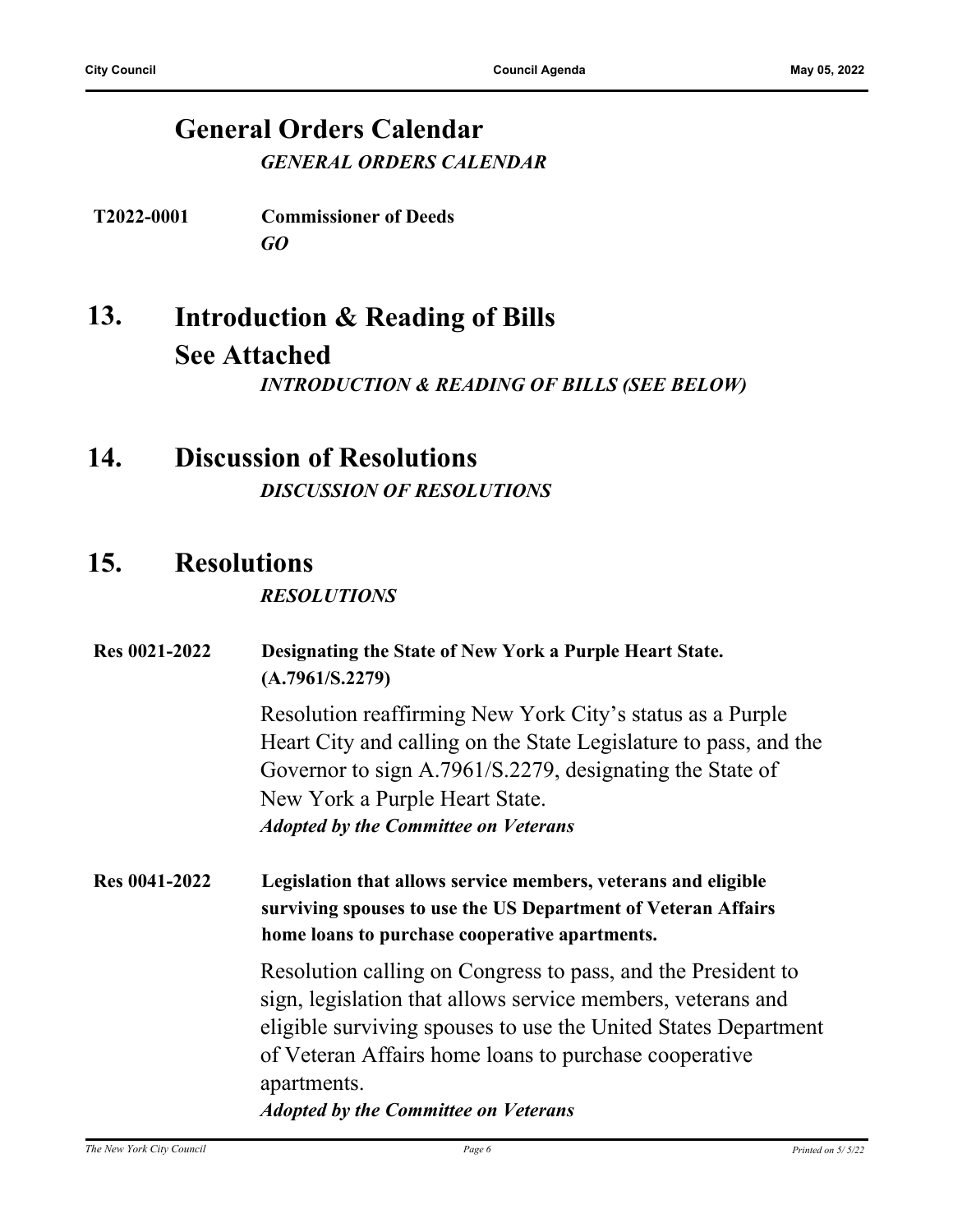## **16. General Discussion** *GENERAL DISCUSSION*

## **17. Extension of Remarks** *EXTENSION OF REMARKS*

## **INTRODUCTION AND READING OF BILLS** *INTRODUCTION AND READING OF BILLS*

| Res 0153-2022 | By Council Members Abreu, Dinowitz, Restler, Menin, Schulman,<br>Vernikov, Yeger, Kagan and Joseph                                                                                                                                                                                                    |
|---------------|-------------------------------------------------------------------------------------------------------------------------------------------------------------------------------------------------------------------------------------------------------------------------------------------------------|
|               | Resolution calling upon the Department of Education to<br>create a Jewish Heritage Day in New York City public<br>schools.<br><b>Education</b>                                                                                                                                                        |
| Int 0303-2022 | By Council Members Avilés and Ayala                                                                                                                                                                                                                                                                   |
|               | A Local Law to amend the administrative code of the city of<br>New York, in relation to requiring the Department of<br>Homeless Services and the Human Resources Administration<br>to track and report certain data regarding rental assistance<br>programs<br><b>Preconsidered - General Welfare</b> |
| Int 0304-2022 | By Council Member Ayala                                                                                                                                                                                                                                                                               |
|               | A Local Law to amend the administrative code of the city of<br>New York, in relation to requiring parks enforcement patrol<br>officers to be equipped with opioid antagonists<br><b>Parks and Recreation</b>                                                                                          |
| Int 0305-2022 | By Council Members Ayala and Powers                                                                                                                                                                                                                                                                   |
|               | A Local Law to amend the administrative code of the city of<br>New York, in relation to requiring the New York City police                                                                                                                                                                            |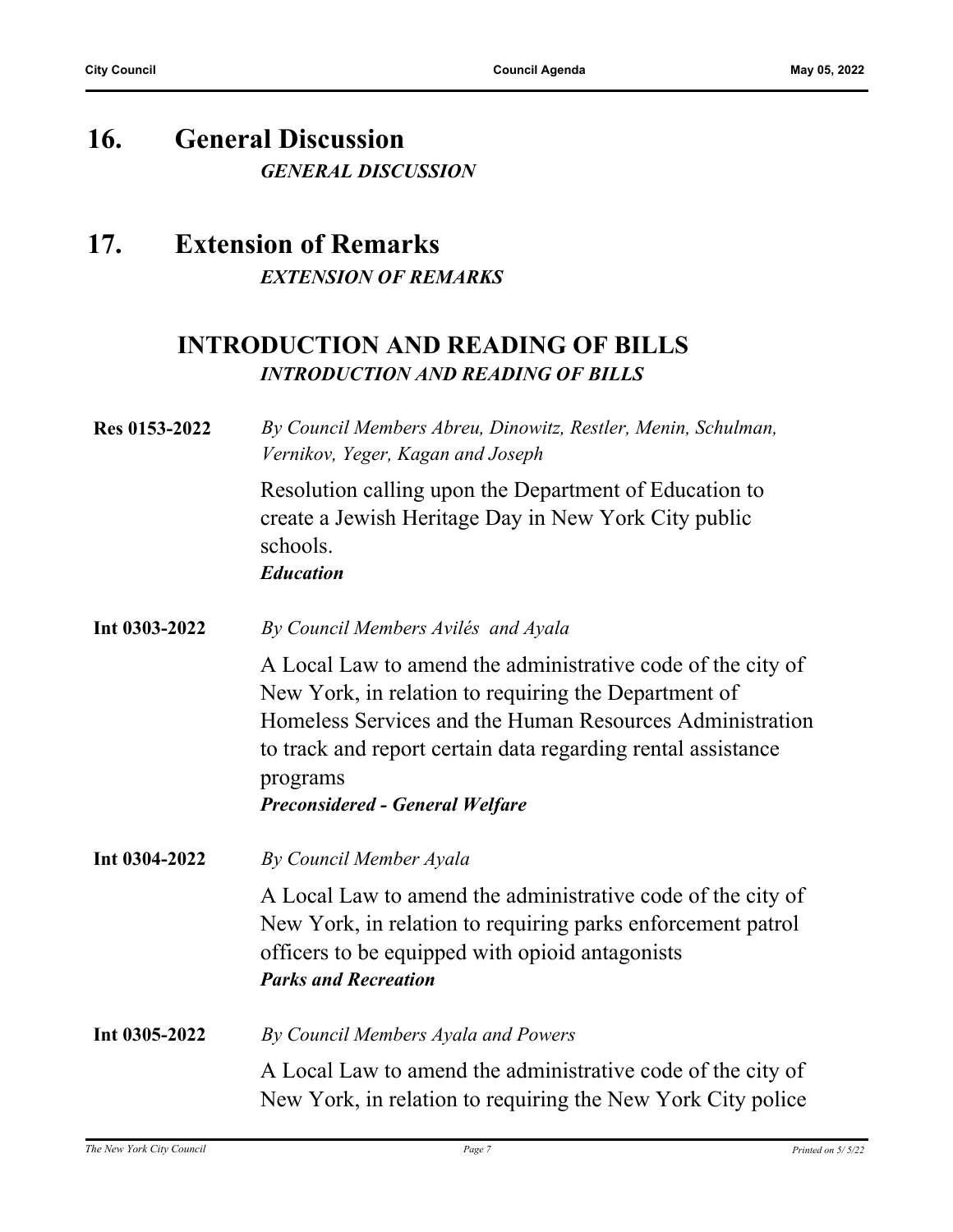Ĭ.

|               | department and district attorneys to report on the investigation<br>and prosecution of domestic violence and certain known<br>victim offenses<br><b>Public Safety</b>                                                                                      |
|---------------|------------------------------------------------------------------------------------------------------------------------------------------------------------------------------------------------------------------------------------------------------------|
| Int 0306-2022 | By Council Member Ayala (by request of the Queens Borough<br>President)                                                                                                                                                                                    |
|               | A Local Law to amend the administrative code of the city of<br>New York, in relation to prohibiting the police department<br>from collecting DNA from a minor without consent from a<br>parent, legal guardian or attorney<br><b>Public Safety</b>         |
| Int 0307-2022 | By Council Member Borelli                                                                                                                                                                                                                                  |
|               | A Local Law to amend the administrative code of the city of<br>New York, in relation to exempting hand-rolled cigars from<br>the price floors established in 2017<br><b>Health</b>                                                                         |
| Int 0308-2022 | By Council Member Borelli                                                                                                                                                                                                                                  |
|               | A Local Law to amend the administrative code of the city of<br>New York and the New York city building code, in relation to<br>fire lanes in open parking lots that can store over 100 vehicles<br><b>Housing and Buildings</b>                            |
| Int 0309-2022 | By Council Members Borelli, Holden, Brannan and Yeger                                                                                                                                                                                                      |
|               | A Local Law to amend the administrative code of the city of<br>New York, in relation to requiring the department of<br>consumer and worker protection to send documents related to<br>licensing by certified mail<br><b>Consumer and Worker Protection</b> |
| Int 0310-2022 | By Council Member Borelli (in conjunction with the Manhattan<br><b>Borough President</b> )                                                                                                                                                                 |
|               | A Local Law to amend the administrative code of the city of<br>New York, in relation to a standard procedure for treating                                                                                                                                  |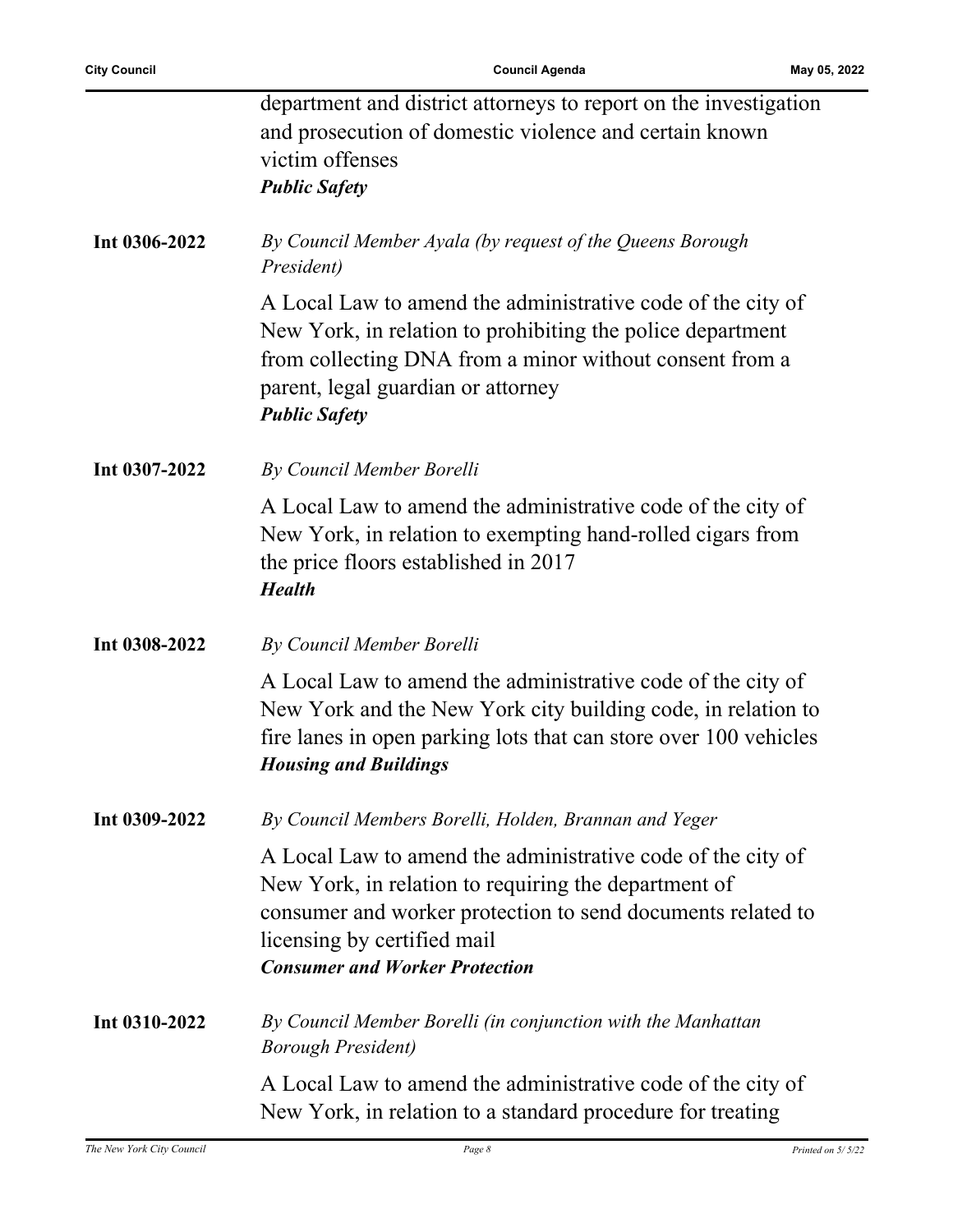| <b>City Council</b> | <b>Council Agenda</b><br>May 05, 2022                                                                                                                                                                                                                                                          |  |
|---------------------|------------------------------------------------------------------------------------------------------------------------------------------------------------------------------------------------------------------------------------------------------------------------------------------------|--|
|                     | students presenting with suspected tick bites<br><b>Health</b>                                                                                                                                                                                                                                 |  |
| Int 0311-2022       | By Council Member Borelli (by request of the Queens Borough<br>President)                                                                                                                                                                                                                      |  |
|                     | A Local Law to amend the administrative code of the city of<br>New York, in relation to prohibiting certain unsolicited<br>disclosures of intimate images<br><b>Public Safety</b>                                                                                                              |  |
| Int 0312-2022       | By Council Members Bottcher, Ung, Lee, Brannan, Brewer and<br>Vernikov                                                                                                                                                                                                                         |  |
|                     | A Local Law to amend the administrative code of the city of<br>New York, in relation to increasing certain penalties for<br>excessive noise from motor vehicles<br><b>Public Safety</b>                                                                                                        |  |
| Int 0313-2022       | By Council Member Brannan                                                                                                                                                                                                                                                                      |  |
|                     | A Local Law to amend the charter of the city of New York, in<br>relation to requiring the office of nightlife to post information<br>on its website for nightlife establishments, including resources<br>and trainings about harassment among patrons<br><b>Consumer and Worker Protection</b> |  |
| Int 0314-2022       | By Council Member Brannan                                                                                                                                                                                                                                                                      |  |
|                     | A Local Law to amend the administrative code of the city of<br>New York, in relation to requiring nightlife establishments to<br>post signage informing patrons about harassment and to train<br>employees about harassment among patrons<br><b>Consumer and Worker Protection</b>             |  |
| Int 0315-2022       | By Council Member Brannan                                                                                                                                                                                                                                                                      |  |

A Local Law to amend the administrative code of the city of New York, in relation to identifying all vacant and underutilized municipally-owned sites that would be suitable for the development of renewable energy and assessing the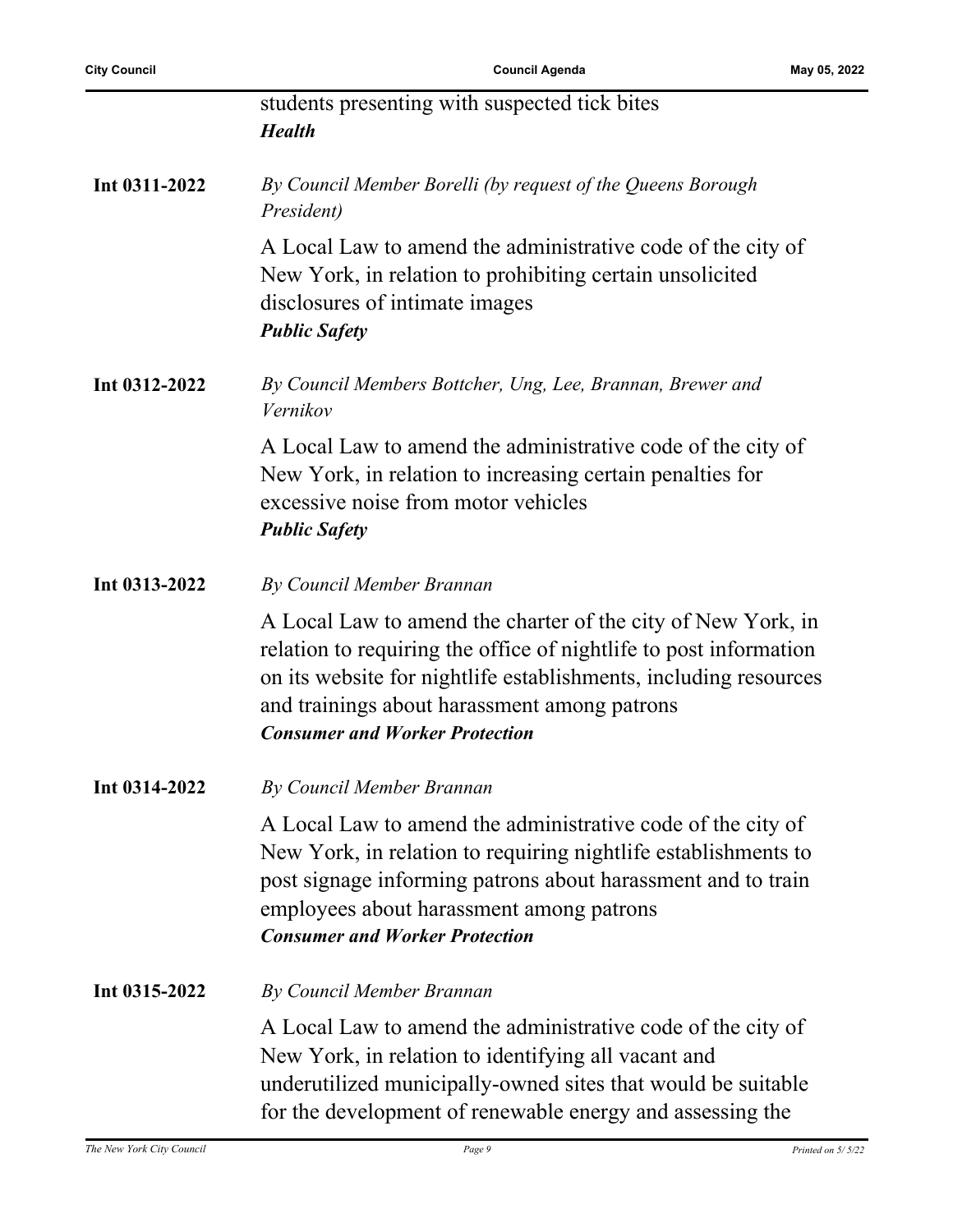l,

|               | renewable-energy generation potential and feasibility of such<br>sites<br><b>Environmental Protection</b>                                                                                                                                                                                                                                       |
|---------------|-------------------------------------------------------------------------------------------------------------------------------------------------------------------------------------------------------------------------------------------------------------------------------------------------------------------------------------------------|
| Int 0316-2022 | By Council Member Brannan                                                                                                                                                                                                                                                                                                                       |
|               | A Local Law to amend the administrative code of the city of<br>New York, in relation to reporting on contract awards made<br>from discretionary funds allocated by a council member<br><b>Finance</b>                                                                                                                                           |
| Int 0317-2022 | By Council Member Brannan                                                                                                                                                                                                                                                                                                                       |
|               | A Local Law to amend the administrative code of the city of<br>New York, in relation to requiring monthly reports on<br>scheduled construction work on capital projects<br><b>Finance</b>                                                                                                                                                       |
| Int 0318-2022 | By Council Member Brannan                                                                                                                                                                                                                                                                                                                       |
|               | A Local Law to amend the New York city charter, in relation<br>to the establishment of a charitable gifts reserve fund<br><b>Finance</b>                                                                                                                                                                                                        |
| Int 0319-2022 | By Council Member Brannan                                                                                                                                                                                                                                                                                                                       |
|               | A Local Law to amend the administrative code of the city of<br>New York, in relation to requiring the department of health<br>and mental hygiene to make automated external defibrillators<br>available to primary, intermediate and high schools that do not<br>already receive such devices under any other provision of law<br><b>Health</b> |
| Int 0320-2022 | By Council Member Brannan                                                                                                                                                                                                                                                                                                                       |
|               | A Local Law to amend the administrative code of the city of<br>New York, in relation to requiring the department of health<br>and mental hygiene to provide license and permit expiration<br>notifications electronically<br><b>Health</b>                                                                                                      |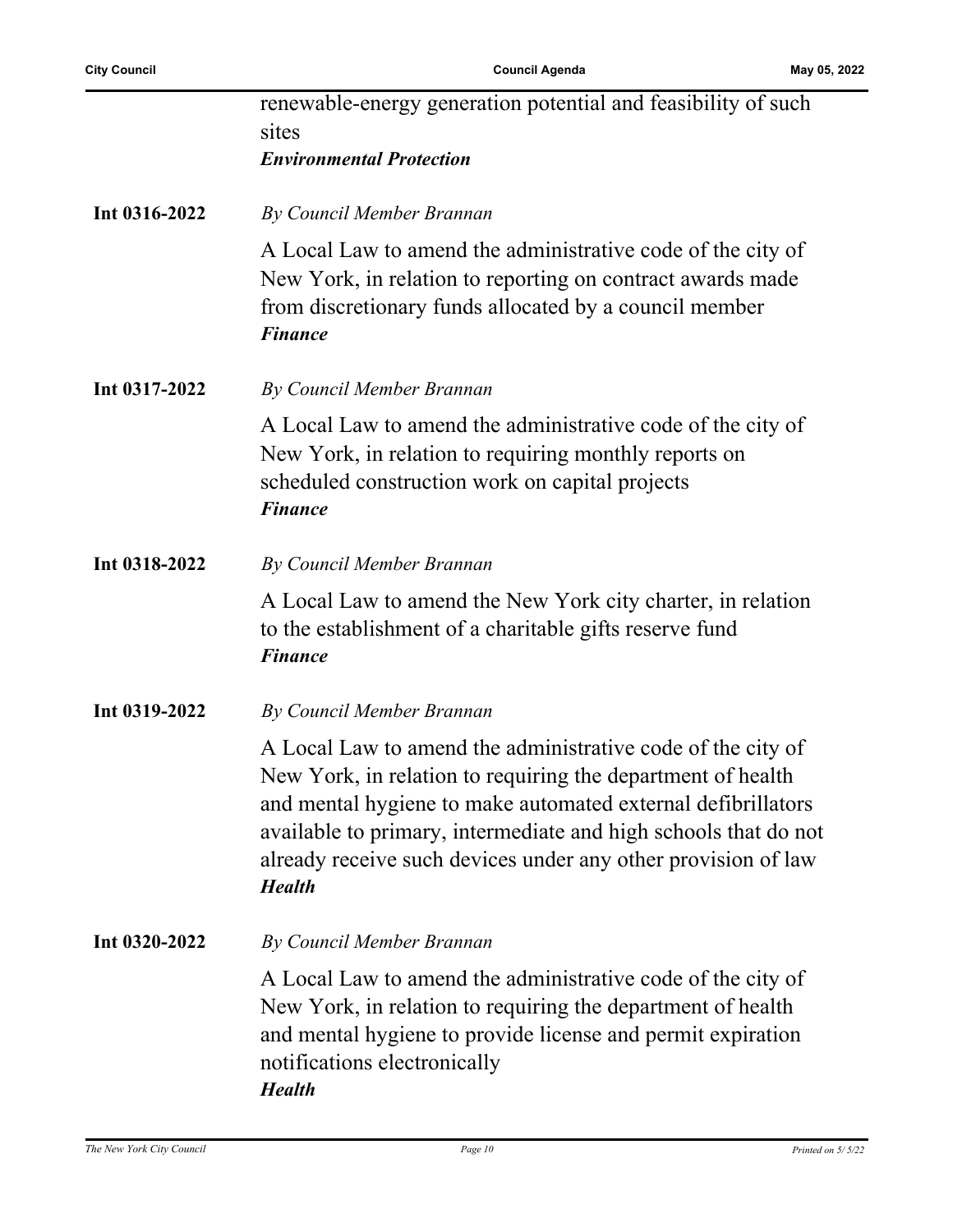| Int 0321-2022 | By Council Member Brannan                                                                                                                                                                                                                                                                                                  |
|---------------|----------------------------------------------------------------------------------------------------------------------------------------------------------------------------------------------------------------------------------------------------------------------------------------------------------------------------|
|               | A Local Law to amend the administrative code of the city of<br>New York, in relation to the promotion of health and safety at<br>nail salons<br><b>Health</b>                                                                                                                                                              |
| Int 0322-2022 | By Council Member Brannan                                                                                                                                                                                                                                                                                                  |
|               | A Local Law to amend the administrative code of the city of<br>New York, in relation to the installation of protective devices<br>for seniors and persons with a disability who reside in multiple<br>dwellings, and the provision of a tax abatement for certain<br>related installations<br><b>Housing and Buildings</b> |
| Int 0323-2022 | By Council Member Brannan                                                                                                                                                                                                                                                                                                  |
|               | A Local Law in relation to the creation of a retail resurgence<br>taskforce<br><b>Small Business</b>                                                                                                                                                                                                                       |
| Int 0324-2022 | By Council Member Brannan                                                                                                                                                                                                                                                                                                  |
|               | A Local Law to amend the administrative code of the city of<br>New York, in relation to the distance between parking signs<br><b>Transportation and Infrastructure</b>                                                                                                                                                     |
| Int 0325-2022 | By Council Members Brannan and Brewer                                                                                                                                                                                                                                                                                      |
|               | A Local Law to amend the administrative code of the city of<br>New York, in relation to the provision of information about<br>pediatric emergency rooms<br><b>Health</b>                                                                                                                                                   |
| Int 0326-2022 | By Council Members Brannan and Hanif                                                                                                                                                                                                                                                                                       |
|               | A Local Law to amend the New York city charter, in relation<br>to the voter assistance advisory committee providing<br>interpreters and materials in Arabic<br><b>Governmental Operations</b>                                                                                                                              |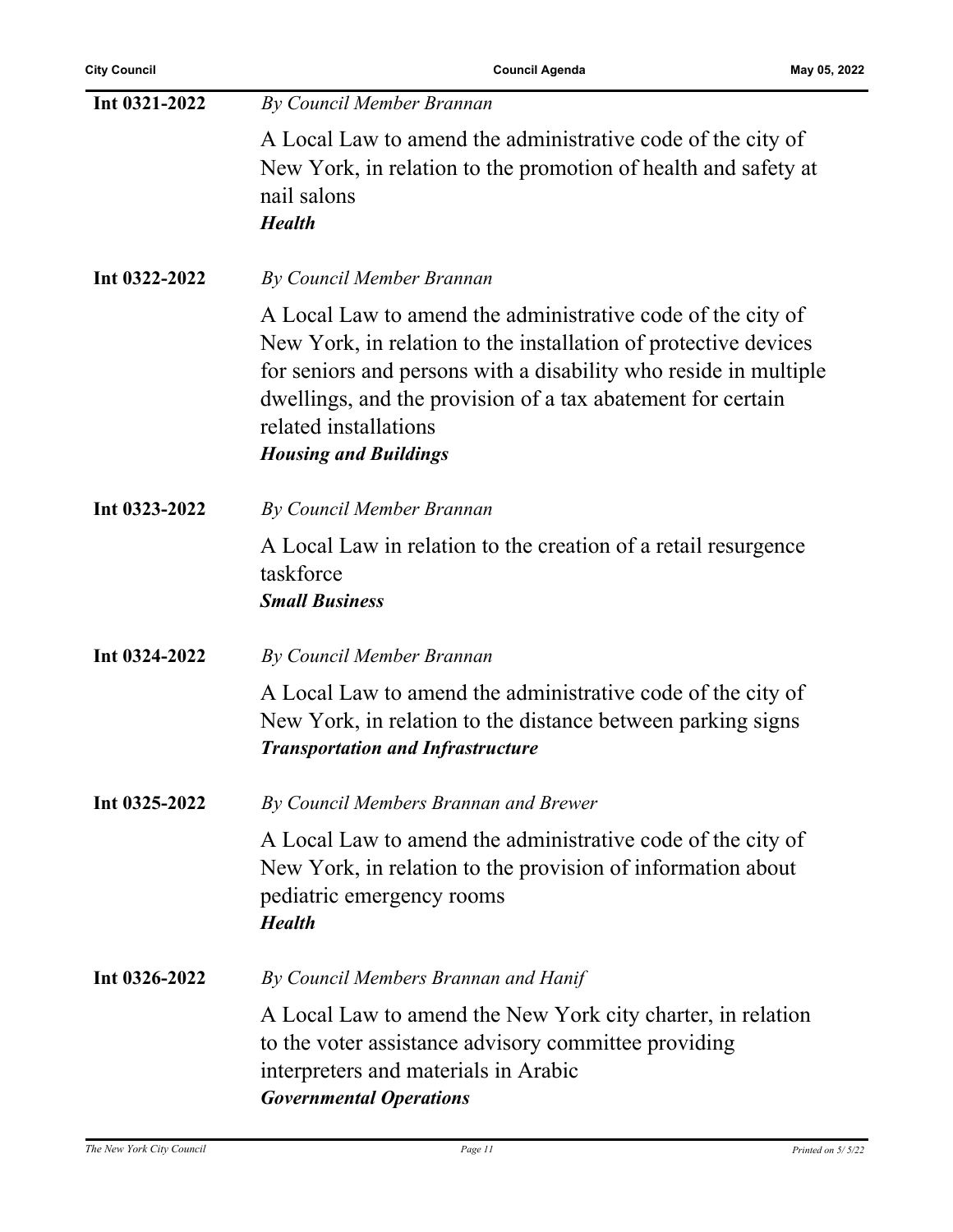| Res 0154-2022 | By Council Member Brannan                                                                                                                                                                                                                                                                                                             |
|---------------|---------------------------------------------------------------------------------------------------------------------------------------------------------------------------------------------------------------------------------------------------------------------------------------------------------------------------------------|
|               | Resolution approving the new designation and changes in the<br>designation of certain organizations to receive funding in the<br>Expense Budget.<br><b>Preconsidered - Finance</b>                                                                                                                                                    |
| Int 0327-2022 | By Council Member Brewer (by request of the Brooklyn Borough<br>President)                                                                                                                                                                                                                                                            |
|               | A Local Law to amend the administrative code of the city of<br>New York, in relation to requiring increased transparency<br>regarding the sale of housing development fund company units<br><b>Housing and Buildings</b>                                                                                                              |
| Int 0328-2022 | By Council Members Brooks-Powers and Williams                                                                                                                                                                                                                                                                                         |
|               | A Local Law to amend the administrative code of the city of<br>New York, in relation to requiring a minority and<br>women-owned business enterprise consultant for city projects<br>with budgets in excess of ten million dollars<br><b>Contracts</b>                                                                                 |
| Int 0329-2022 | By Council Members Brooks-Powers, Joseph, Narcisse, Vernikov<br>and Louis                                                                                                                                                                                                                                                             |
|               | A Local Law to amend the administrative code of the city of<br>New York, in relation to establishing a reward for individuals<br>who provide information leading to the apprehension,<br>prosecution or conviction of a person who seriously injures or<br>kills another individual in a hit-and-run accident<br><b>Public Safety</b> |
| Int 0330-2022 | By Council Member Gennaro (by request of the Queens Borough<br>President)                                                                                                                                                                                                                                                             |
|               | A Local Law to amend the administrative code of the city of<br>New York, in relation to requiring the creation of a database<br>of subsurface conditions to support better engineering of<br>geothermal heat pumps.<br><b>Environmental Protection</b>                                                                                |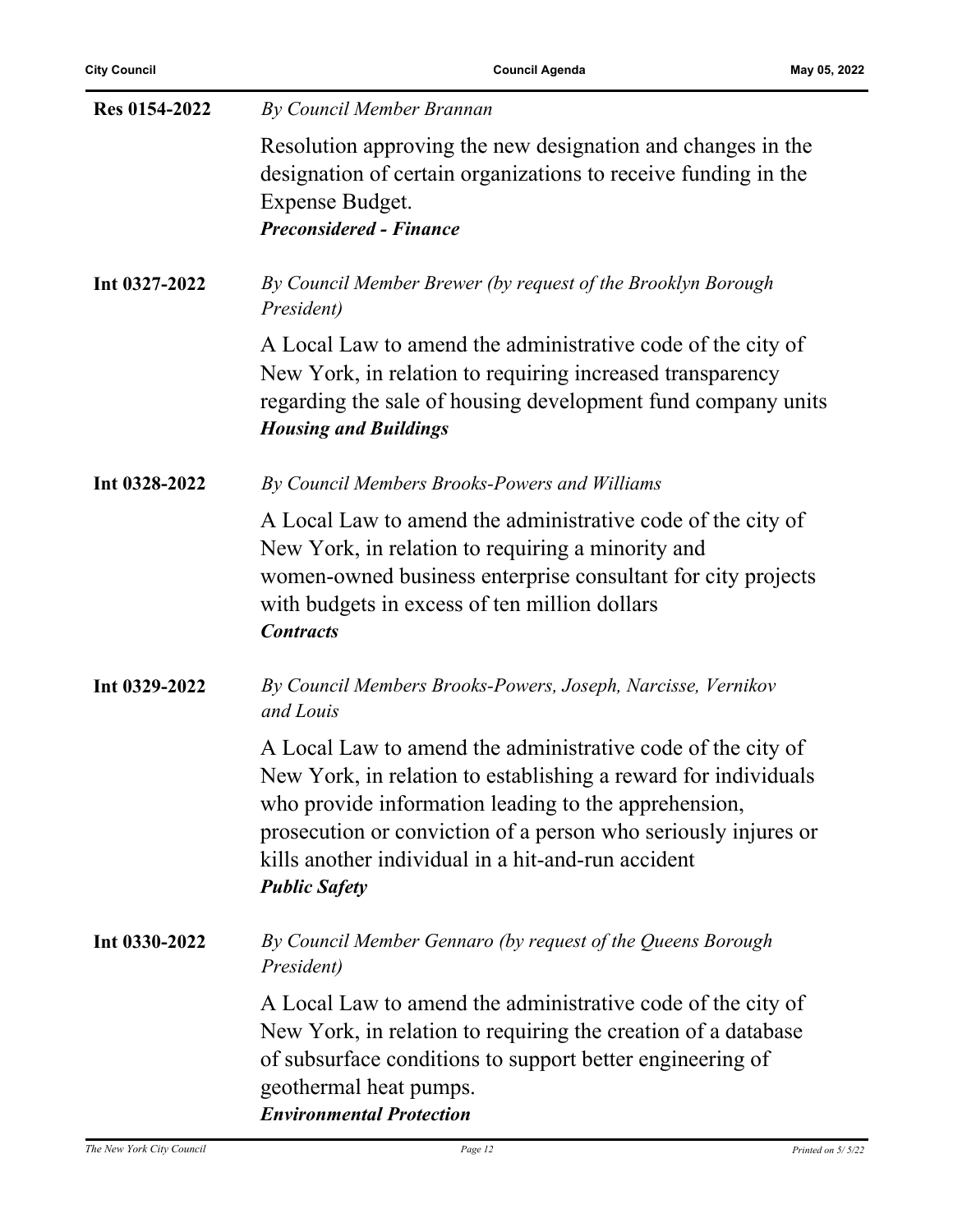| Int 0331-2022 | By Council Members Hanif, Menin and Velázquez (by request of<br>the Brooklyn Borough President)                                                                                                                                                                                                                                       |
|---------------|---------------------------------------------------------------------------------------------------------------------------------------------------------------------------------------------------------------------------------------------------------------------------------------------------------------------------------------|
|               | A Local Law to amend the administrative code of the city of<br>New York, in relation to the establishment of an office of<br>restaurant recovery in response to the COVID-19 pandemic,<br>and the expiration and repeal thereof<br><b>Governmental Operations</b>                                                                     |
| Int 0332-2022 | By Council Member Holden                                                                                                                                                                                                                                                                                                              |
|               | A Local Law to amend the administrative code of the city of<br>New York, in relation to guidance to private employers and<br>the public in the event of a highly transmissible disease<br>emergency<br><b>Health</b>                                                                                                                  |
| Int 0333-2022 | By Council Member Holden                                                                                                                                                                                                                                                                                                              |
|               | A Local Law to amend the administrative code of the city of<br>New York, in relation to allowing the department of sanitation<br>to purchase appropriate vehicles to utilize during a snowfall<br><b>Sanitation and Solid Waste Management</b>                                                                                        |
| Int 0334-2022 | By Council Member Holden                                                                                                                                                                                                                                                                                                              |
|               | A Local Law to amend the administrative code of the city of<br>New York, in relation to the requirements for maintenance of<br>a civil action against the city for damages or injuries sustained<br>in consequence of unsafe conditions on streets, sidewalks or<br>similar public spaces<br><b>Transportation and Infrastructure</b> |
| Int 0335-2022 | By Council Member Holden                                                                                                                                                                                                                                                                                                              |
|               | A Local Law to amend the administrative code of the city of<br>New York, in relation to suspending alternate side of the street<br>parking when there is at least four inches of snow<br><b>Transportation and Infrastructure</b>                                                                                                     |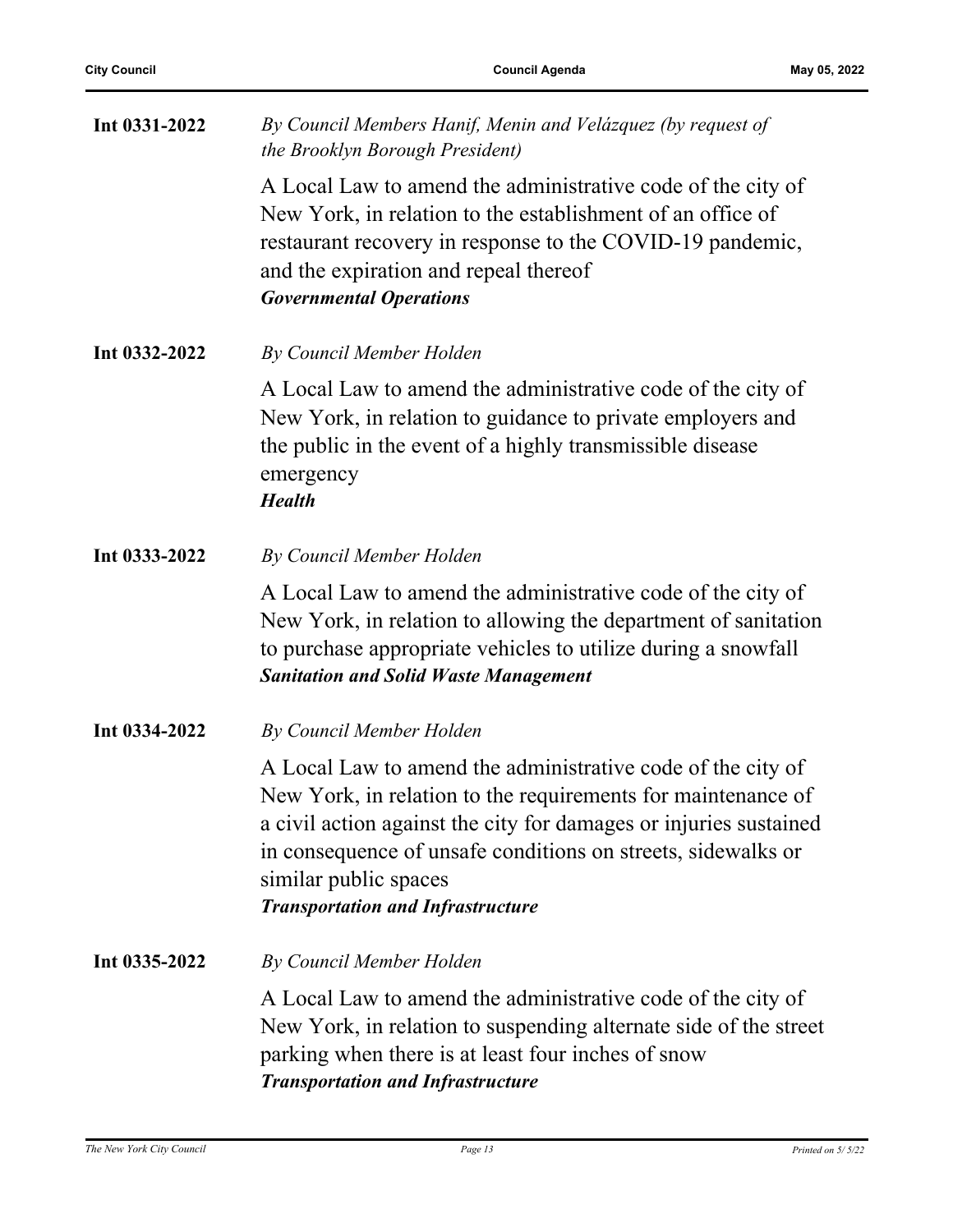| Int 0336-2022 | By Council Member Holden                                                                                                                                                                                                                                                                                         |
|---------------|------------------------------------------------------------------------------------------------------------------------------------------------------------------------------------------------------------------------------------------------------------------------------------------------------------------|
|               | A Local Law to amend the administrative code of the city of<br>New York, in relation to requiring the parks department to<br>repair damage caused by trees owned by the city of New York<br><b>Transportation and Infrastructure</b>                                                                             |
| Res 0155-2022 | By Council Member Holden                                                                                                                                                                                                                                                                                         |
|               | Resolution calling upon the New York State Legislature to<br>pass, and the Governor to sign, legislation that adds a gravely<br>disabled standard to the civil commitment law.<br><b>Mental Health, Disabilities and Addiction</b>                                                                               |
| Int 0337-2022 | By Council Member Hudson                                                                                                                                                                                                                                                                                         |
|               | A Local Law to amend the administrative code of the city of<br>New York, in relation to requiring the department of housing<br>preservation and development to provide annual lists of open<br>housing maintenance code violations to multiple dwelling<br>occupants and tenants<br><b>Housing and Buildings</b> |
| Int 0338-2022 | By Council Members Joseph and Vernikov (by request of the<br>Manhattan Borough President)                                                                                                                                                                                                                        |
|               | A Local Law in relation to establishing a bullying prevention<br>task force<br><b>Education</b>                                                                                                                                                                                                                  |
| Int 0339-2022 | By Council Member Marte (by request of the Manhattan Borough<br>President)                                                                                                                                                                                                                                       |
|               | A Local Law to amend the New York city charter, in relation<br>to the establishment and development of school gardens<br><b>Parks and Recreation</b>                                                                                                                                                             |
| Int 0340-2022 | By Council Member Marte and The Public Advocate (Mr.<br>Williams)                                                                                                                                                                                                                                                |
|               | A Local Law to amend the administrative code of the city of<br>New York, in relation to requiring the department of                                                                                                                                                                                              |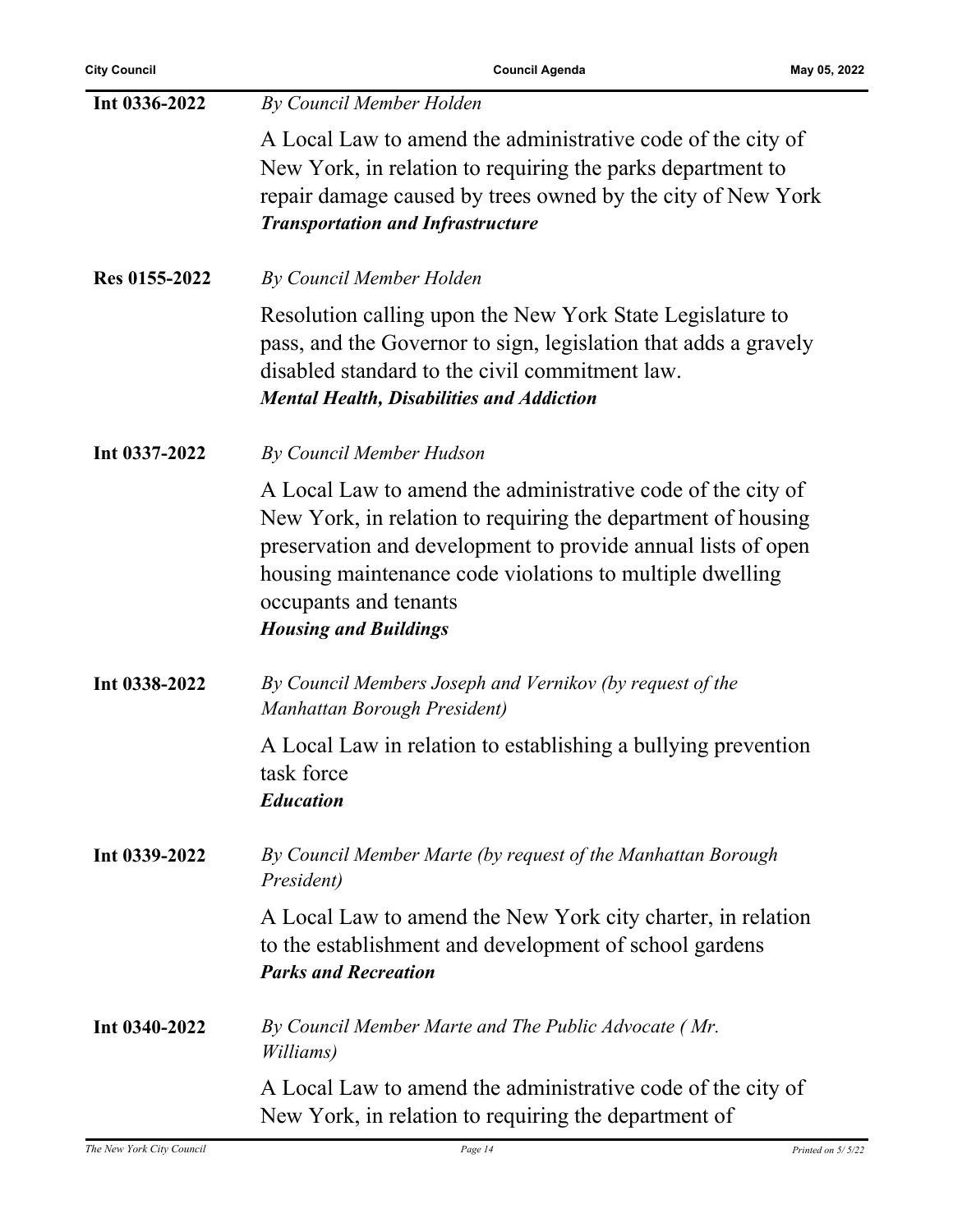|               | transportation to install bilingual street name signs<br><b>Transportation and Infrastructure</b>                                                                                                                                                                                                                                                                                                                                                                |
|---------------|------------------------------------------------------------------------------------------------------------------------------------------------------------------------------------------------------------------------------------------------------------------------------------------------------------------------------------------------------------------------------------------------------------------------------------------------------------------|
| Int 0341-2022 | By Council Member Menin                                                                                                                                                                                                                                                                                                                                                                                                                                          |
|               | A Local Law to amend the administrative code of the city of<br>New York, in relation to accessibility in small businesses<br><b>Small Business</b>                                                                                                                                                                                                                                                                                                               |
| Int 0342-2022 | By Council Members Menin and Farías                                                                                                                                                                                                                                                                                                                                                                                                                              |
|               | A Local Law to amend the New York city charter, in relation<br>to an office of interagency tourism affairs<br><b>Economic Development</b>                                                                                                                                                                                                                                                                                                                        |
| Int 0343-2022 | By Council Member Narcisse                                                                                                                                                                                                                                                                                                                                                                                                                                       |
|               | A Local Law to amend the administrative code of the city of<br>New York, in relation to prohibiting the issuance of multiple<br>bus lane violation tickets for the same infraction within a one<br>hour period<br><b>Transportation and Infrastructure</b>                                                                                                                                                                                                       |
| Int 0344-2022 | By Council Member Ossé                                                                                                                                                                                                                                                                                                                                                                                                                                           |
|               | A Local Law to amend the administrative code of the city of<br>New York, in relation to the investigating, reviewing,<br>studying, and auditing of and making of recommendations<br>relating to the operations, budget, and staffing of the New<br>York Public Library, the Brooklyn Public Library and the<br>Queens Public Library by the commissioner of investigation<br><b>Cultural Affairs, Libraries and International Intergroup</b><br><b>Relations</b> |
| Int 0345-2022 | By Council Member Ossé                                                                                                                                                                                                                                                                                                                                                                                                                                           |
|               | A Local Law to amend the administrative code of the city of<br>New York, in relation to appropriation of funds for the<br>operation and maintenance of the library systems<br><b>Finance</b>                                                                                                                                                                                                                                                                     |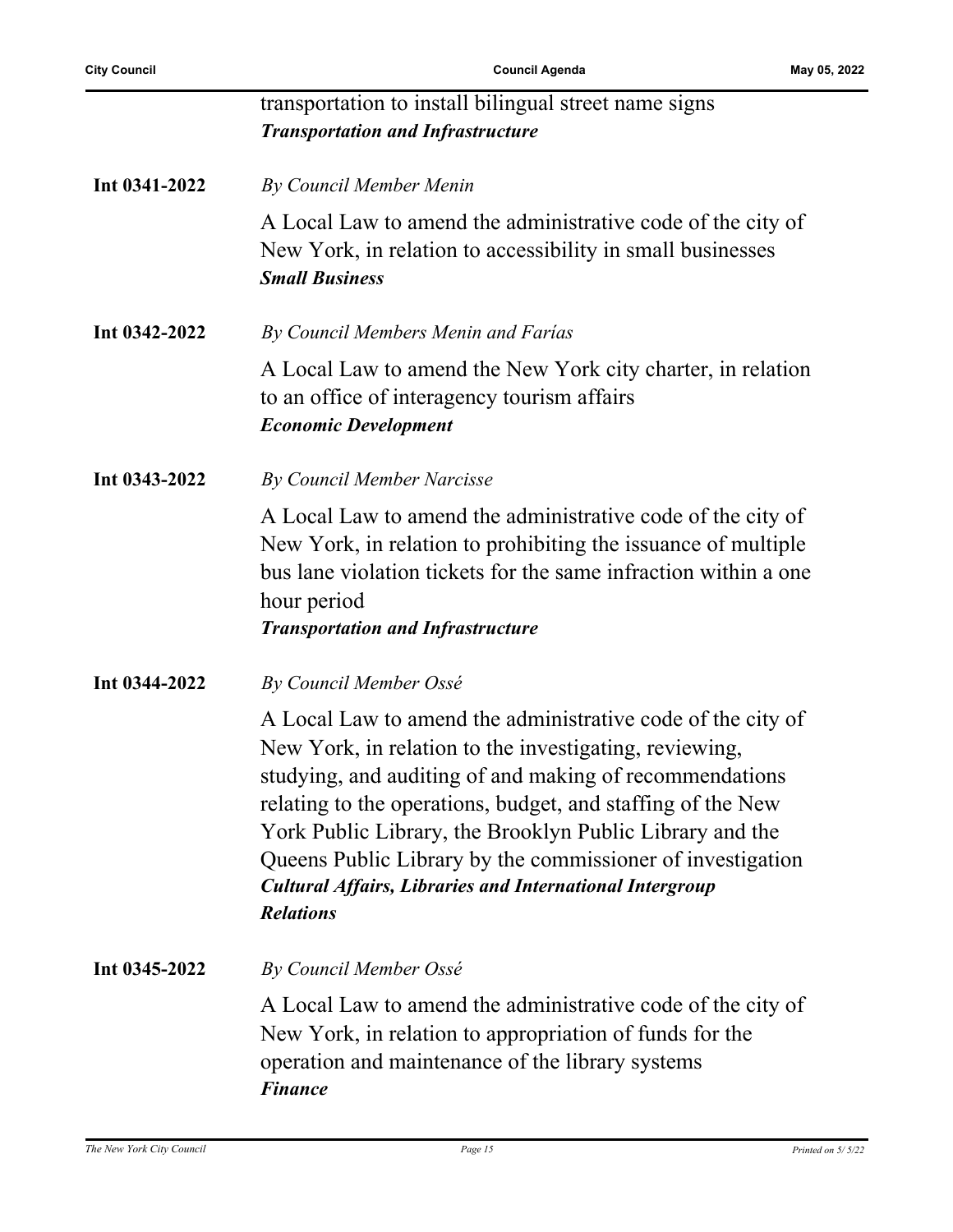| Int 0346-2022 | By Council Member Powers                                                                                                                                                                                                     |
|---------------|------------------------------------------------------------------------------------------------------------------------------------------------------------------------------------------------------------------------------|
|               | A Local Law to amend the administrative code of the city of<br>New York, in relation to the creation of an interactive zoning<br>lot map<br><b>Governmental Operations</b>                                                   |
| Int 0347-2022 | By Council Members Powers and Brannan (by request of the<br>Mayor)                                                                                                                                                           |
|               | A Local Law to amend the administrative code of the city of<br>New York, in relation to suspending the tax imposed by<br>chapter 24 of title 11 of such code for the tax year beginning<br>on June 1, 2022<br><b>Finance</b> |
| Int 0348-2022 | By Council Members Powers and Yeger                                                                                                                                                                                          |
|               | A Local Law to amend the administrative code of the city of<br>New York, in relation to classifying credit card processing fees<br>and bank fees as exempt expenditures<br><b>Governmental Operations</b>                    |
| Int 0349-2022 | By The Public Advocate (Mr. Williams) and Council Member<br>Powers                                                                                                                                                           |
|               | A Local Law to amend the administrative code of the city of<br>New York, in relation to dyslexia screening and treatment in<br>city jails<br><b>Criminal Justice</b>                                                         |
| Int 0350-2022 | By The Public Advocate (Mr. Williams) and Council Member<br>Williams                                                                                                                                                         |
|               | A Local Law to amend the administrative code of the city of<br>New York, in relation to private water and sewer pipelines<br><b>Environmental Protection</b>                                                                 |
| Int 0351-2022 | By The Public Advocate (Mr. Williams) and Council Member<br>Sanchez                                                                                                                                                          |
|               | A Local Law to amend the administrative code of the city of                                                                                                                                                                  |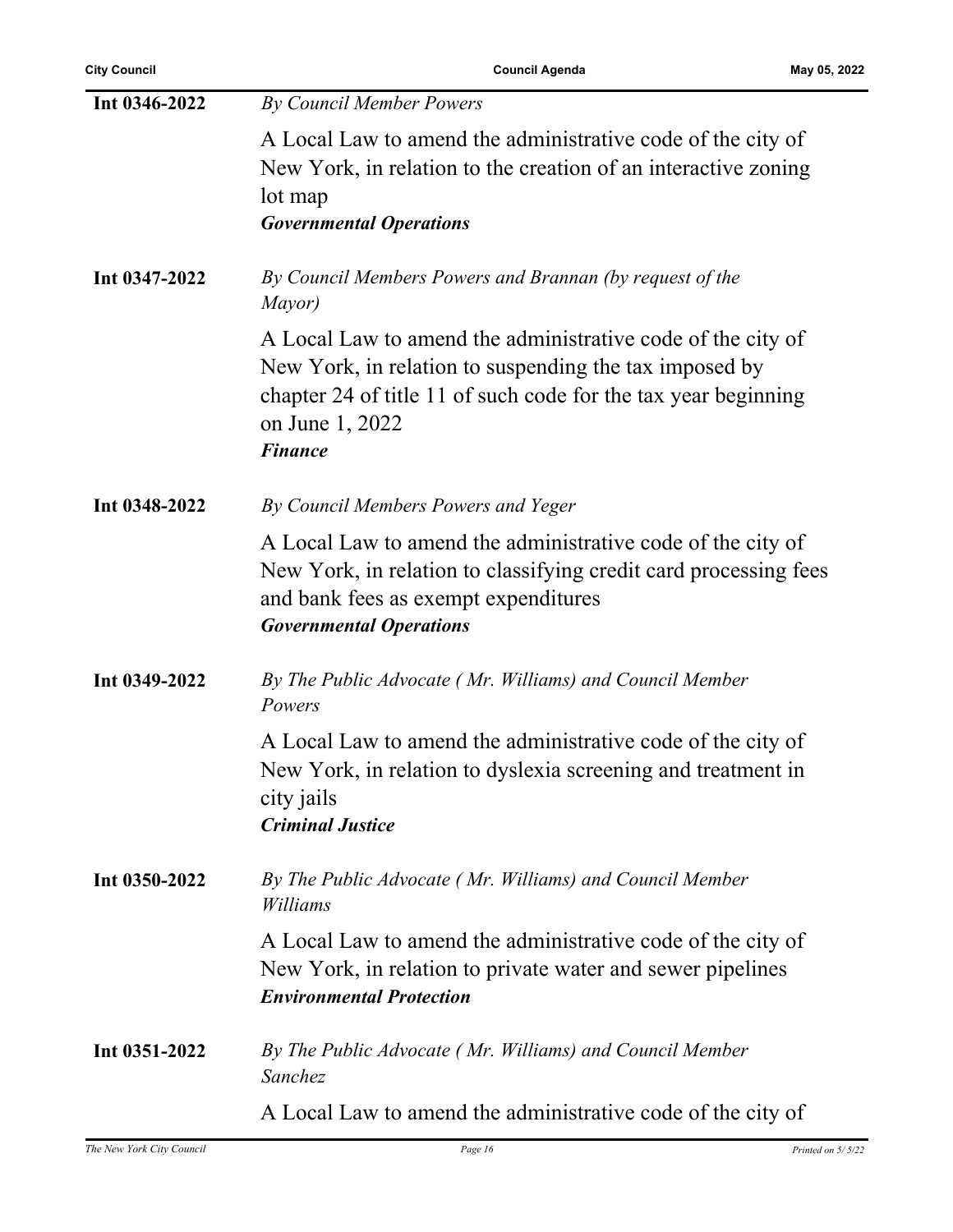|               | New York, in relation to the creation of a task force to assess<br>safety risks at construction sites<br><b>Housing and Buildings</b>                                                                                                                  |
|---------------|--------------------------------------------------------------------------------------------------------------------------------------------------------------------------------------------------------------------------------------------------------|
| Int 0352-2022 | By Council Members Restler, Hanks and Moya                                                                                                                                                                                                             |
|               | A Local Law to amend the administrative code of the city of<br>New York, in relation to requiring the registration of owners<br>of vacant property<br><b>Housing and Buildings</b>                                                                     |
| Int 0353-2022 | By Council Members Restler, Cabán, Ossé, Hudson, Gutiérrez,<br>Nurse, Hanif and Won                                                                                                                                                                    |
|               | A Local Law to amend the administrative code of the city of<br>New York, in relation to requiring the department of<br>investigation to investigate allegations of evidentiary<br>misconduct by police officers<br><b>Oversight and Investigations</b> |
| Int 0354-2022 | By Council Members Riley and Ung                                                                                                                                                                                                                       |
|               | A Local Law to amend the administrative code of the city of<br>New York, in relation to establishing an office of continuing<br>education and adult literacy<br><b>Education</b>                                                                       |
| Int 0355-2022 | By Council Member Rivera                                                                                                                                                                                                                               |
|               | A Local Law to amend the administrative code of the city of<br>New York, in relation to permitting incarcerated individuals in<br>city jails to choose the gender of their doctor<br><b>Criminal Justice</b>                                           |
| Int 0356-2022 | By Council Member Rivera                                                                                                                                                                                                                               |
|               | A Local Law to amend the administrative code of the city of<br>New York, in relation to establishing a program for child<br>visitors of department of correction facilities<br><b>Criminal Justice</b>                                                 |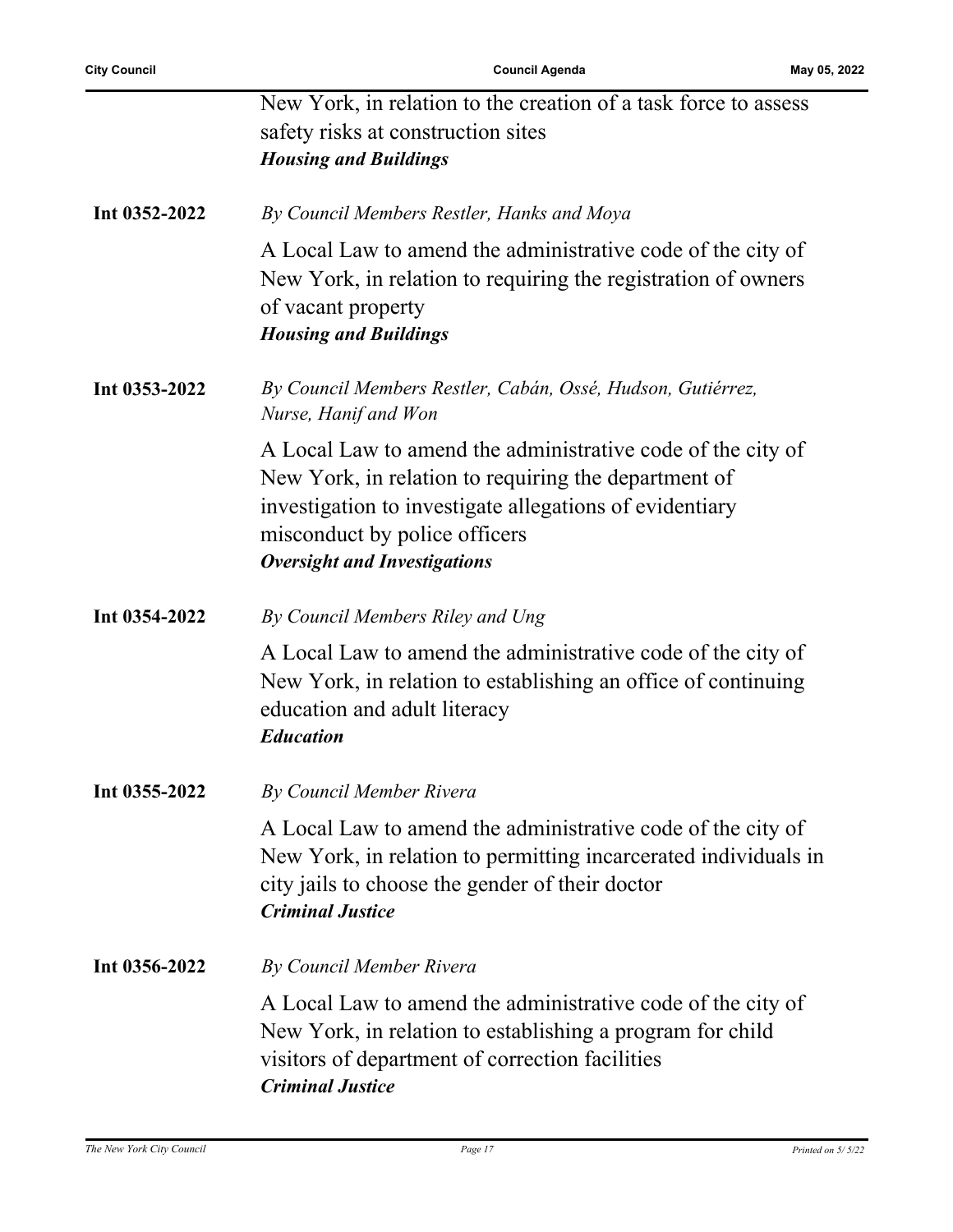| Int 0357-2022 | By Council Member Rivera                                                                                                                                                                                                                                                                                                                                                                                       |
|---------------|----------------------------------------------------------------------------------------------------------------------------------------------------------------------------------------------------------------------------------------------------------------------------------------------------------------------------------------------------------------------------------------------------------------|
|               | A Local Law to amend the administrative code of the city of<br>New York, in relation to requiring the department of<br>correction to use an electronic case management system to<br>track investigations of sexual abuse<br><b>Criminal Justice</b>                                                                                                                                                            |
| Int 0358-2022 | By Council Member Rivera                                                                                                                                                                                                                                                                                                                                                                                       |
|               | A Local Law to amend the New York city charter, in relation<br>to creating expedited processing of FOIL requests to<br>professional journalists<br><b>Governmental Operations</b>                                                                                                                                                                                                                              |
| Int 0359-2022 | By Council Member Rivera                                                                                                                                                                                                                                                                                                                                                                                       |
|               | A Local Law to amend the administrative code of the city of<br>New York, in relation to reporting on surveillance data<br><b>Governmental Operations</b>                                                                                                                                                                                                                                                       |
| Int 0360-2022 | By Council Members Rivera, Cabán and Stevens                                                                                                                                                                                                                                                                                                                                                                   |
|               | A Local Law to amend the administrative code of the city of<br>New York, in relation to abolishing the criminal group<br>database and prohibiting the establishment of a successor<br>database<br><b>Public Safety</b>                                                                                                                                                                                         |
| Res 0156-2022 | By Council Members Rivera and Hudson                                                                                                                                                                                                                                                                                                                                                                           |
|               | Resolution calling on the New York State Legislature to pass,<br>and the Governor to sign the Treatment Not Jail Act (S2881)<br>/A6603), which would amend Criminal Procedure Law Article<br>216 of the judicial diversion law in order to expand eligibility<br>for treatment for court-involved individuals and shift the<br>presumption from incarceration to community support.<br><b>Criminal Justice</b> |
| Int 0361-2022 | By Council Member Salamanca Jr.                                                                                                                                                                                                                                                                                                                                                                                |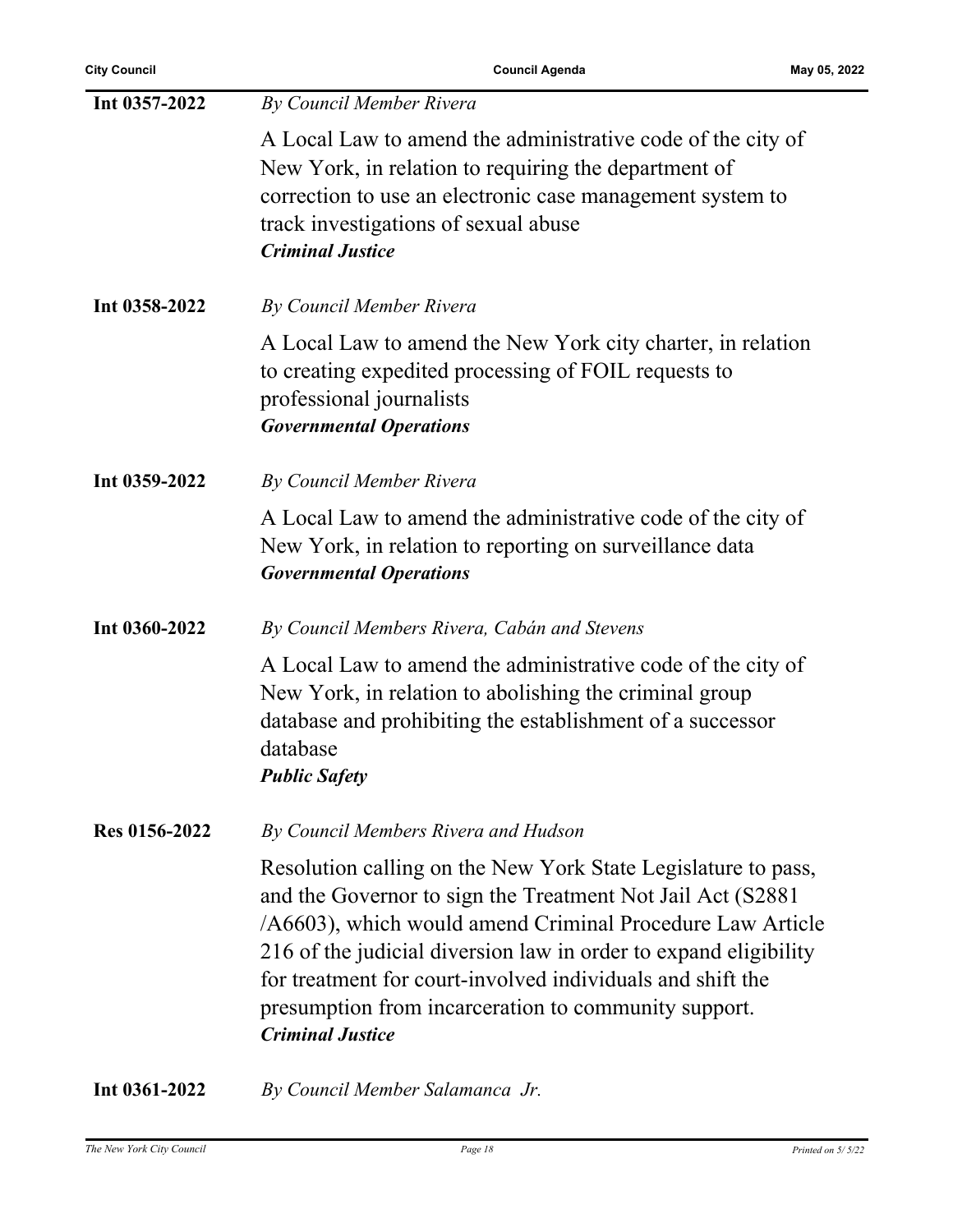|               | A Local Law in relation to authorizing the use of temporary<br>outdoor heaters by healthcare facilities<br><b>Hospitals</b>                                                                                                                                                     |
|---------------|---------------------------------------------------------------------------------------------------------------------------------------------------------------------------------------------------------------------------------------------------------------------------------|
| Int 0362-2022 | By Council Member Salamanca Jr.                                                                                                                                                                                                                                                 |
|               | A Local Law to amend the administrative code of the city of<br>New York, in relation to requiring the department of housing<br>preservation and development to report on the disposition of<br>city property for affordable housing development<br><b>Housing and Buildings</b> |
| Int 0363-2022 | By Council Member Salamanca Jr.                                                                                                                                                                                                                                                 |
|               | A Local Law to amend the administrative code of the city of<br>New York, in relation to requiring reports on police<br>department response times to minor traffic crashes<br><b>Public Safety</b>                                                                               |
| Int 0364-2022 | By Council Member Salamanca Jr.                                                                                                                                                                                                                                                 |
|               | A Local Law to amend the administrative code of the city of<br>New York, in relation to posting contact information for<br>workforce career centers at city development projects<br><b>Small Business</b>                                                                       |
| Res 0157-2022 | By Council Member Schulman and The Public Advocate (Mr.<br>Williams)                                                                                                                                                                                                            |
|               | Resolution calling upon the United States Food and Drug<br>Administration to require warning labels on sugar sweetened<br>beverages<br><b>Health</b>                                                                                                                            |
| Int 0365-2022 | By Council Members Stevens, Narcisse, Riley and Williams                                                                                                                                                                                                                        |
|               | A Local Law to amend the administrative code of the city of<br>New York, in relation to the provision of mental health<br>services for children visiting incarcerated individuals<br><b>Criminal Justice</b>                                                                    |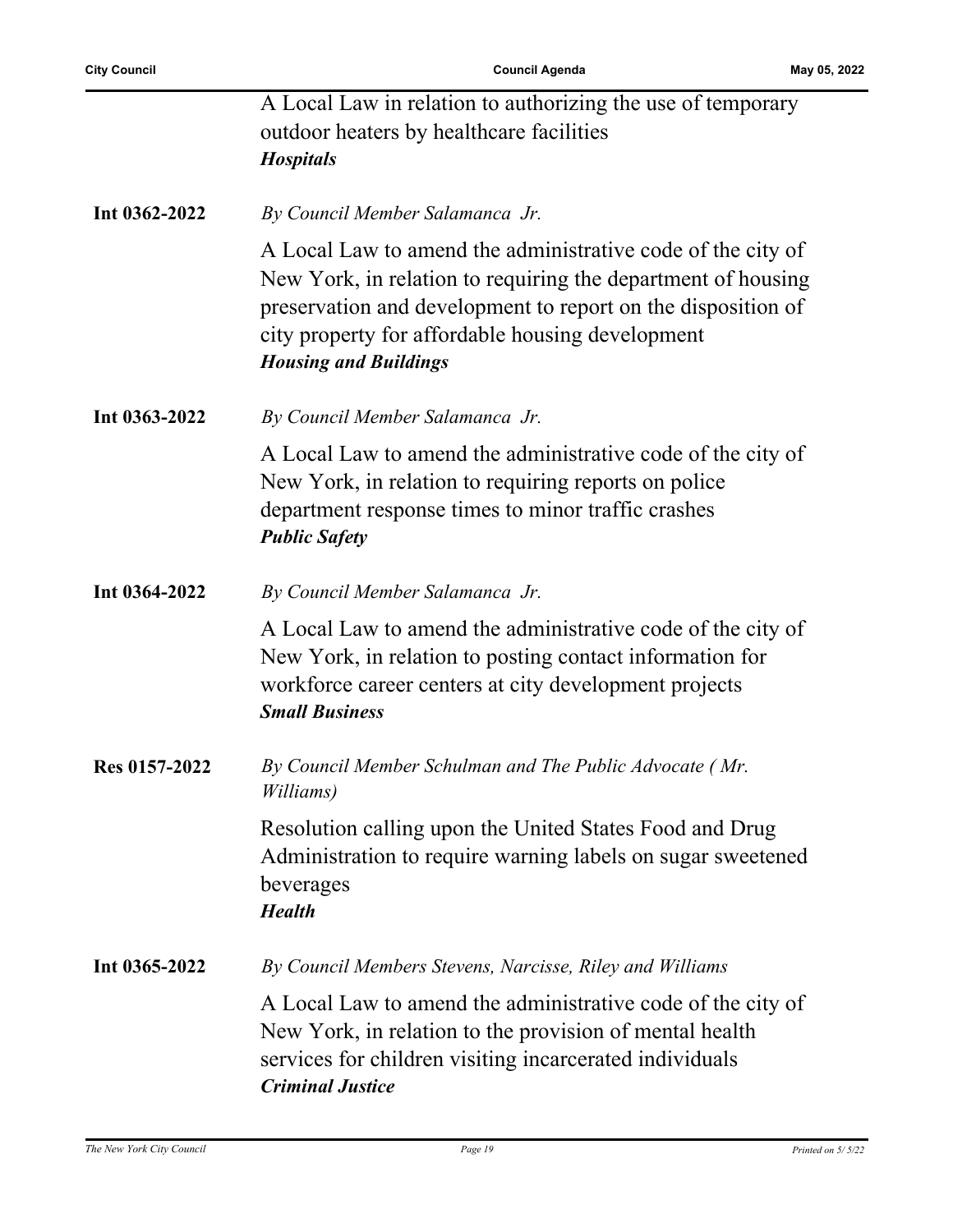| Int 0366-2022 | By Council Member Velázquez                                                                                                                                                                                                                                                               |
|---------------|-------------------------------------------------------------------------------------------------------------------------------------------------------------------------------------------------------------------------------------------------------------------------------------------|
|               | A Local Law to amend the administrative code, in relation to<br>requiring the department of consumer and worker protection<br>to report on public use of the department's financial<br>empowerment centers and student debt distress in the city<br><b>Consumer and Worker Protection</b> |
| Int 0367-2022 | By Council Member Velázquez                                                                                                                                                                                                                                                               |
|               | A Local Law to amend the New York city charter, in relation<br>to establishing an office of pandemic preparedness<br><b>Governmental Operations</b>                                                                                                                                       |
| Int 0368-2022 | By Council Member Velázquez                                                                                                                                                                                                                                                               |
|               | A Local Law to amend the administrative code of the city of<br>New York, in relation to the creation of a city food delivery<br>mobile application<br><b>Technology</b>                                                                                                                   |
| Int 0369-2022 | By Council Member Velázquez                                                                                                                                                                                                                                                               |
|               | A Local Law to amend the administrative code of the city of<br>New York, in relation to requiring the installation of reflective<br>material on bollards, curbs, posts, and roundabouts<br><b>Transportation and Infrastructure</b>                                                       |
| Int 0370-2022 | By Council Member Vernikov                                                                                                                                                                                                                                                                |
|               | A Local Law to amend the administrative code of the city of<br>New York, in relation to requiring the police department to<br>report annually on officer resignations prior to becoming<br>eligible for retirement with pension<br><b>Public Safety</b>                                   |
| Int 0371-2022 | By Council Member Yeger                                                                                                                                                                                                                                                                   |
|               | A Local Law to amend the New York city charter, in relation<br>to the reporting of revenue from the issuance of violations and<br>the imposition of related fines                                                                                                                         |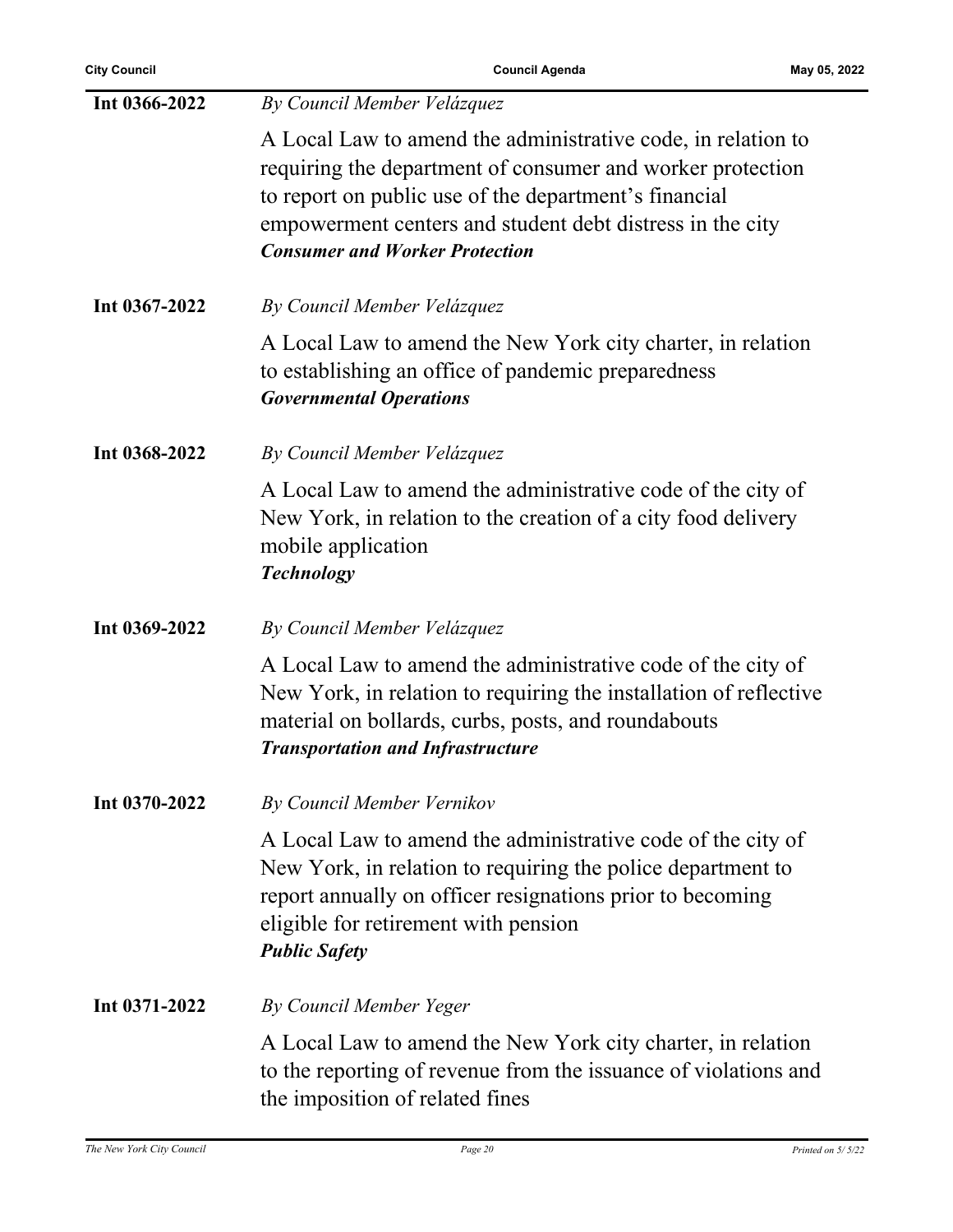#### *Governmental Operations*

**LU 0052-2022** *By Council Member Salamanca Jr.*

Application number C 220159 HAK (Sutter Place NCP) submitted by the Department of Housing Preservation and Development (HPD), pursuant to Article 16 of the General Municipal Law of New York State for the designation of an Urban Development Action Area and an Urban Development Action Area Project for such area, and pursuant to Section 197-c of the New York City Charter for the disposition of such property to a developer to be selected by HPD, to facilitate the development of four buildings containing an approximate total of 46 affordable housing units and a commercial space on property located at 492-496 Glenmore Avenue (Block 3725, Lots 12 and 13), 2358-2363 Pitkin Avenue (Block 4015, Lots 22, 23, and 24), 943 Dumont Avenue (Block 4063, Lot 52), and 743 Blake Avenue (Block 3775, Lot 150), Borough of Brooklyn, Community District 5, Council Districts 37 and 42. *Landmarks, Public Sitings and Dispositions*

**LU 0053-2022** *By Council Member Salamanca Jr.*

Application number C 220134 ZMM (One 45/Museum of Civil Rights) submitted by One45 Lenox, LLC, pursuant to Sections 197-c and 201 of the New York City Charter for an amendment of the Zoning Map, Section No. 6a, eliminating from an existing R7-2 District a C1-4 District, changing from an R7-2 District to a C4-6 District, changing from a C8-3 District to a C4-6 District, Borough of Manhattan, Community District 10, Council District 9. *Zoning and Franchises*

**LU 0054-2022** *By Council Member Salamanca Jr.* Application number N 220135 ZRM (One 45/Museum of Civil Rights) submitted by One45 Lenox, LLC, pursuant to Section 201 of the New York City Charter, for an amendment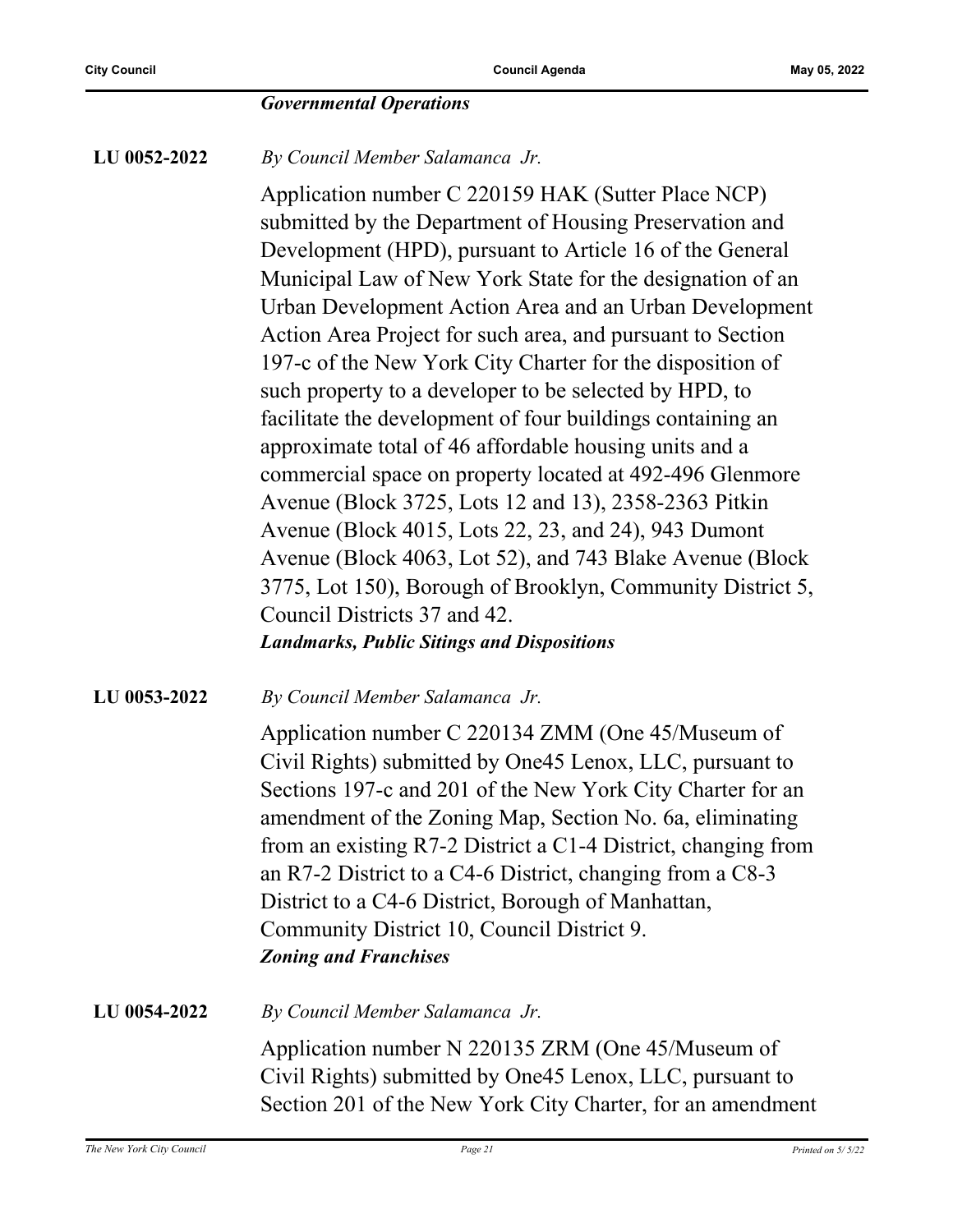of the Zoning Resolution of the City of New York, modifying Article VII, Chapter 4 for the purpose of amending location of commercial use regulations, and modifying APPENDIX F for the purpose of establishing a Mandatory Inclusionary Housing area, Borough of Manhattan, Community District 10, Council District 9.

*Zoning and Franchises*

**LU 0055-2022** *By Council Member Salamanca Jr.*

Application number C 220136 ZSM (One 45/Museum of Civil Rights) submitted by One45 Lenox, LLC, pursuant to Sections 197c and 201 of the New York City Charter for the grant of a special permit pursuant to Section 74-743 of the Zoning Resolution to modify the tower regulations of Section 35-64 (Special Tower Regulations for Mixed Buildings) of a mixed-use building (Building 1), in connection with a proposed mixed-use development, within a large-scale general development, bounded by West 145th Street, Lenox Avenue – Malcolm X. Boulevard, West 144th Street, a line 100 feet northwesterly of Lenox Avenue – Malcolm X. Boulevard, a line midway between West 144th Street and West 145th Street, and a line 160 feet southeasterly of Adam Clayton Powell Jr. Boulevard (Block 2013, Lots 29, 33, 38, 44 and 50), in a C4-6 District, Borough of Manhattan, Community District 10, Council District 9. *Zoning and Franchises*

**LU 0056-2022** *By Council Member Salamanca Jr.*

Application number C 220137(A) ZSM (One 45/Museum of Civil Rights) submitted by One45 Lenox, LLC, pursuant to Sections 197-c and 201 and proposed for modification pursuant to Section 2-06(c)(1) of the Uniform Land Use Review Procedure of the New York City Charter for the grant of special permits pursuant to Section 74-744(b) of the Zoning Resolution to modify requirements of Section 32-42 (Location Within Buildings) to allow commercial uses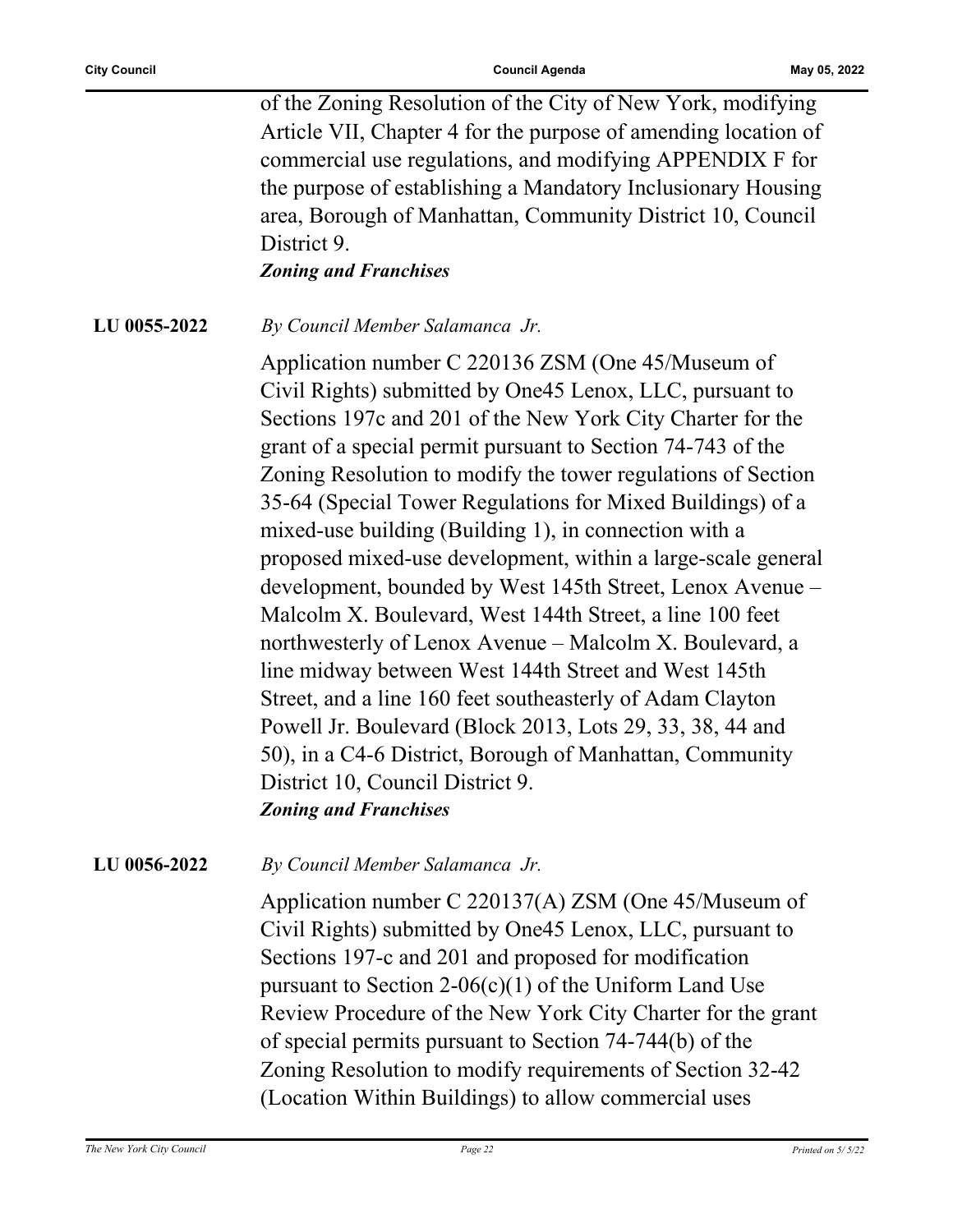(banquet hall use & office amenity space) to be located above residential use, and to modify the requirements of Section 32-423 (Limitation on ground floor location) to allow Use Group 9 uses (banquet hall use) to be located within 50 feet of the street wall of a mixed-use building (Building 1); and Section 74-744(c) of the Zoning Resolution to modify the signage regulations of Section 32-641 (Total Surface Area of Signs), 32-642 (Non-Illuminated Signs), 32-644 (Illuminated or Flashing Signs in C4, C5-4, C6 & C7 Districts), Section 32-652 (Permitted Projection in all other Commercial Districts) and Section 32-655 (Height of Signs in all other Commercial Districts); in connection with a proposed mixed-use development, within a large-scale general development, bounded by West 145th Street, Lenox Avenue – Malcolm X. Boulevard, West 144th Street, a line 100 feet northwesterly of Lenox Avenue – Malcolm X. Boulevard, a line midway between West 144th Street and West 145th Street, and a line 160 feet southeasterly of Adam Clayton Powell Jr. Boulevard (Block 2013, Lots 29, 33, 38, 44 and 50), in a C4-6 District, Borough of Manhattan, Community District 10, Council District 9. *Zoning and Franchises*

**LU 0057-2022** *By Council Member Salamanca Jr.*

Application number C 220142 ZSM (One 45/Museum of Civil Rights) submitted by One45 Lenox, LLC, pursuant to Sections197-c and 201 of the New York City Charter for the grant of a special permit pursuant to Section 74-533 of the Zoning Resolution to reduce the required accessory off-street parking spaces to 130 spaces (20%) for dwelling units in a development within a Transit Zone, that includes at least 20 percent of all dwelling units as income-restricted housing units, in connection with a proposed mixed-use development, within a large-scale general development, bounded by West 145th Street, Lenox Avenue – Malcolm X. Boulevard, West 144th Street, a line 100 feet northwesterly of Lenox Avenue – Malcolm X. Boulevard, a line midway between West 144th